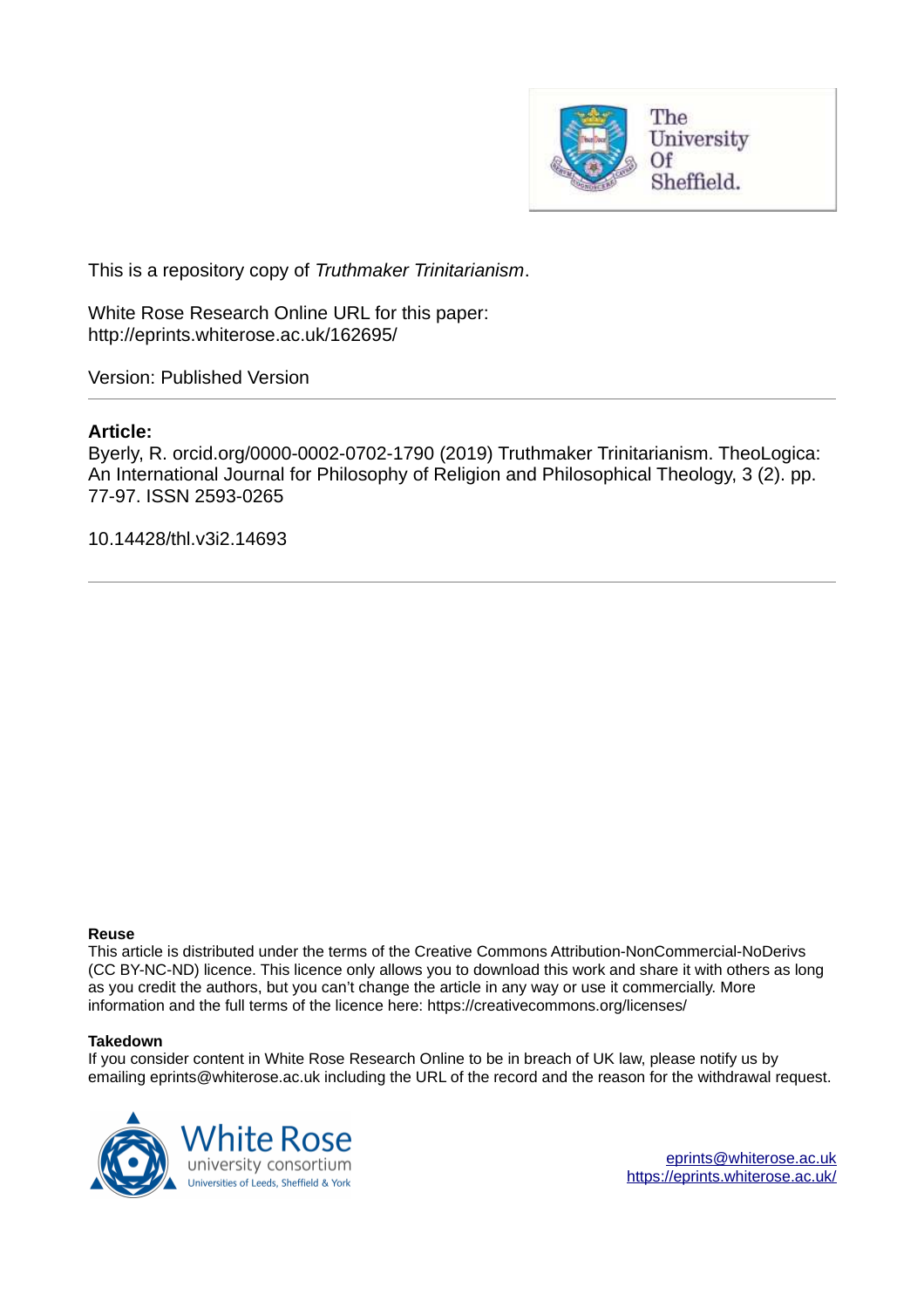# **Truthmaker Trinitarianism**

RYAN BYERLY *University of Sheffield*  [t.r.byerly@sheffield.ac.uk](mailto:t.r.byerly@sheffield.ac.uk)

> **Abstract:** This paper employs recent developments in the theory of truthmakers to offer a novel solution to the most discussed philosophical challenge presented by the Christian doctrine of the Trinity. According to the view developed, the Father, Son, and Spirit each serve as the only substantial constituent of equally minimal truthmakers for claims about God. Because they do, there is a clear and robust sense in which each is a substance that "is" God as much as anything is, while the three remain distinct from each other. The view is shown to hold certain *prima facie* advantages over rival extant approaches.

> **Keywords:** Trinity, truthmaker, overdetermination, Greek Trinitarianism, constitution

The Christian doctrine of the Trinity presents a significant philosophical challenge. In this paper, I develop a novel response to this challenge that employs recent developments in the theory of truthmakers. Section one explains what the philosophical challenge of the Trinity is and briefly highlights problems plausibly facing representative extant approaches to answering it. Section two develops my novel approach and shows why it does not suffer from these same problems. Section three then engages with some initially worrisome objections to my proposal and shows that there are responses to these objections that are promising enough to warrant further future consideration of it.

## **1. The Philosophical Challenge of the Trinity**

Closely following Michael Rea (2009), we can characterize the philosophical challenge<sup>1</sup> of the Trinity as arising from the following set of three claims about the

<sup>1</sup> There are other ways to state the philosophical challenge of the Trinity (e.g., Leftow 2004), as well as alternative approaches to categorizing answers to it (e.g., Tuggy 2016). Indeed, one might sensibly think that the Trinity presents more than one distinctive philosophical problem. The one I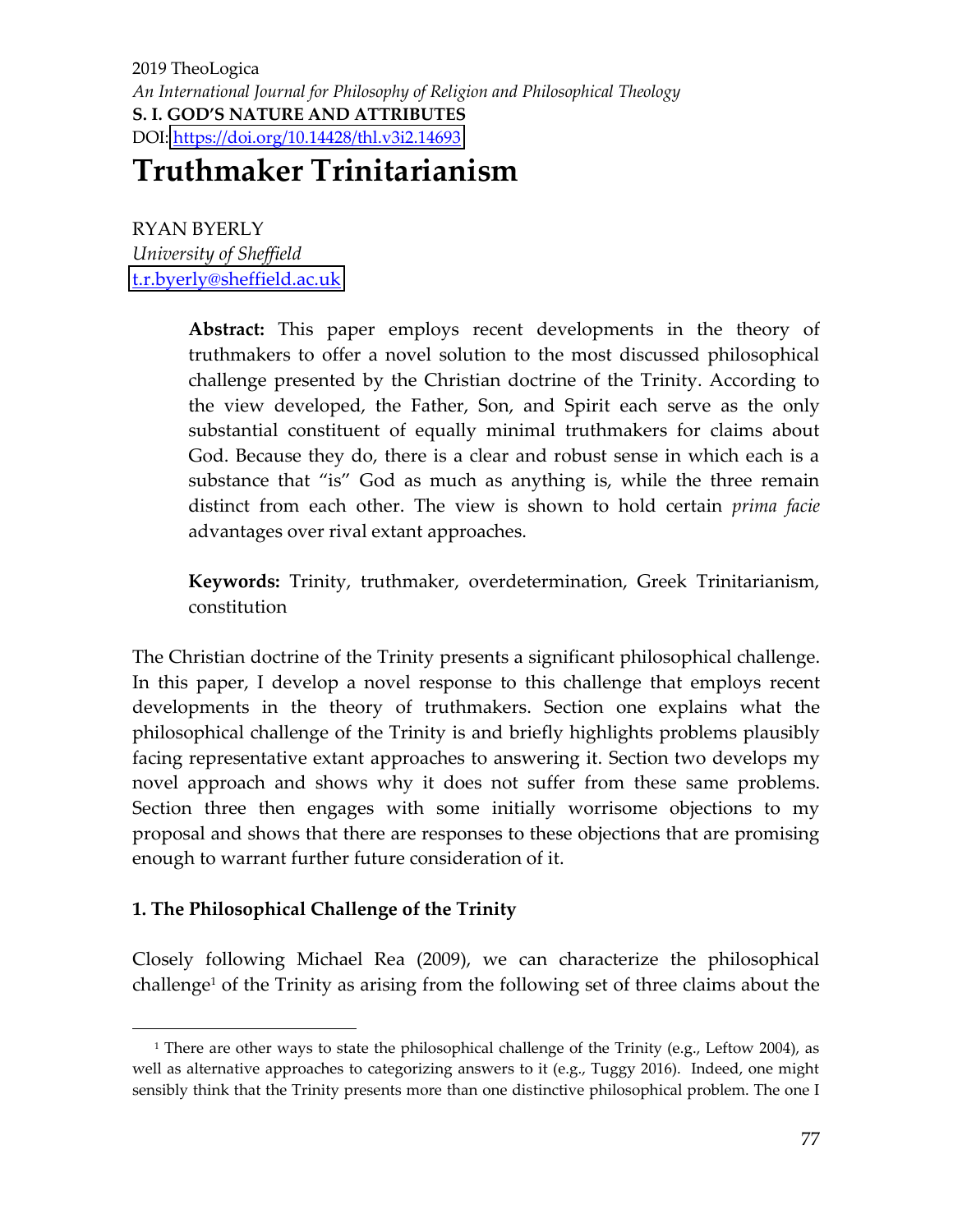Triune God which are each plausibly taught in the Christian Scriptures and affirmed by the Christian Church historically<sup>2</sup>:

- (1) There is exactly one God.
- (2) The Father, Son, and Holy Spirit are not identical to one another.
- (3) The Father, Son, and Holy Spirit are consubstantial.

Claim (1) here expresses the Christian commitment to monotheism as contrasted with polytheism. Claim (2) expresses the distinctness among the divine Persons— Father, Son, and Spirit—within the Trinity. And, claim (3) expresses the relation between the Father, Son, and Spirit that allows it to be the case that each in some clear and robust sense "is God" just as much as each of the others, as proclaimed in the Athanasian Creed.<sup>3</sup> The term "consubstantial" in  $(3)$  is an English translation of the Greek *homoousios* that figured prominently in debates concerning the Trinity in the early Church.

The trouble with  $(1)$ – $(3)$  is that it is difficult to see how all three could be true. The specific site of the difficulty is located at claim (3) and concerns exactly what it is for the Father, Son, and Spirit to be "consubstantial." To see the difficulty involved in explaining what it is for the divine Persons to be consubstantial, notice first that it cannot be for them to be identical to one another, as claim (2) expressly forbids this. It is at least initially problematic, moreover, to claim that it is for them to be of the same kind. For, suppose that the Father, Son, and Holy Spirit are of the same kind. What kind would this be? Well, in order to ensure that each of the Father, Son, and Spirit "is God," as an adequate account of consubstantiality is supposed to, it would seem that the kind would have to be the kind God. But, now, since, by (2), the Father, Son, and Spirit are not identical, it seems we must conclude that (1) is false: there is more than one member of the kind *God*.

address is the one that has received the most extensive recent philosophical treatment. Rea helpfully distinguishes this philosophical problem from the related interpretive problem of understanding how the key terms in which the doctrine of the Trinity is formulated were first understood, and how the understanding of these terms has evolved historically. Like Rae, I will focus my efforts on the philosophical problem rather than the interpretive problem, aiming to answer the question "how could three distinct persons . . . be consubstantial in a way that would make them countable as one God?" (2009: 689).

<sup>2</sup> See (Rae 2009) for an explanation of how the Nicene and Athanasian Creeds, which form the primary creedal basis for the doctrine of the Trinity, are seen as affirming these theses and thereby generating the philosophical problem of the Trinity.

<sup>3</sup> The Creed reads, "Thus the Father is God, the Son is God, and the Holy Spirit is God. Yet there are not three gods; there is but one God" (Christian Reformed Church 1988, 9).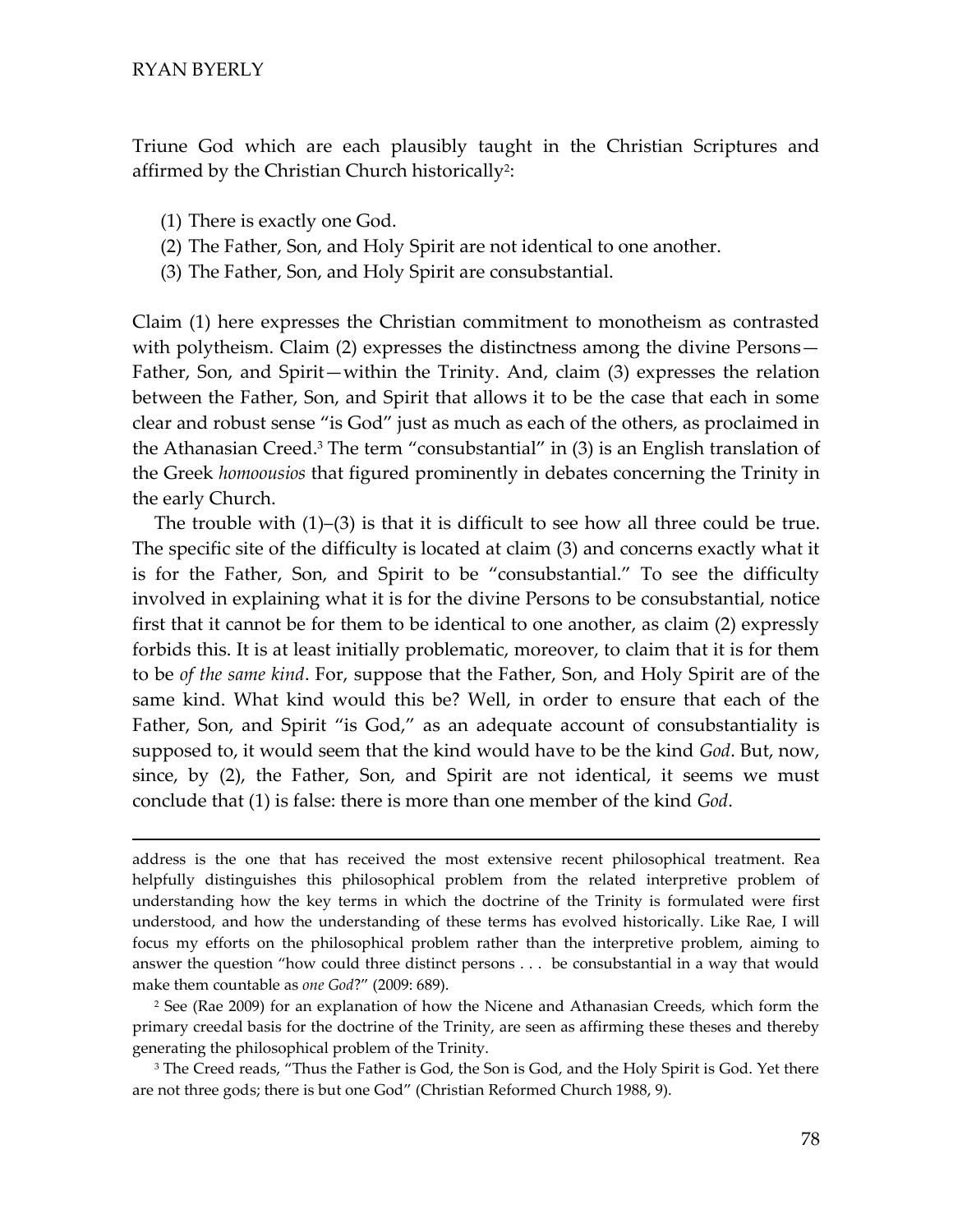With this in mind, I can now explain the philosophical challenge of the Trinity. The philosophical challenge of the Trinity is to offer an account of what it is for the Father, Son, and Spirit to be "consubstantial," which neither implies that the Father, Son, and Spirit are identical (in violation of (2)) nor implies that there is more than one God (in violation of (1)), but which does permit there to be a clear and robust sense in which each of the Father, Son, and Spirit "is God" just as much as the others.

It is common today to lump proposed answers to the philosophical challenge of the Trinity under three major headings—Latin Trinitarianism, Greek Trinitarianism, and Constitution Trinitarianism.<sup>4</sup> In the remainder of this section, I briefly discuss the general features of accounts of these three kinds, offering an illustrative example of each, and I highlight problems plausibly faced by accounts of each kind. In the next section, I argue that my novel approach avoids these problems.

Begin with Latin Trinitarianism. Latin approaches propose that, at least in part, what it is in virtue of which the Father, Son, and Spirit are "consubstantial" is that the existence of each depends on numerically the same substance — namely, God. The dependence here is some kind of metaphysical dependence, comparable to the sort of dependence according to which seated Socrates depends upon Socrates.<sup>5</sup>

As an illustrative example of Latin Trinitarianism, consider the approach of Brian Leftow (2004, 2007).<sup>6</sup> Leftow compares the Trinity to a time-traveler who twice travels back in time to a time at which she exists, but each time she travels to a different location. Moreover, each of the distinct manifestations of the traveler, which Leftow calls "event-based persons," cooperate with one another in shared activity. Here it is plausible that  $(1.1)$  there is exactly one time-traveler who manifests herself in three event-based persons, (1.2) the three event-based persons are non-identical, and (1.3) the dependence of the event-based persons upon the one time-traveler delivers a clear and robust sense in which each "is the timetraveler." Accordingly, this should increase our confidence that, if the Father, Son,

<sup>&</sup>lt;sup>4</sup> The classification derives in part from Théodore de Régnon (see Barnes 1995), and it has been employed by *inter alia* (Leftow 1999), (Hasker 2010), (Tuggy 2003), and (Rea 2009). For resistance to this classificatory scheme, see (Ayres 2004) and (Cross 2002).

<sup>5</sup> Echoing this description, Dale Tuggy writes that Latin Trinitarianism "explain[s] that these three divine 'persons' are really ways the one divine self is, that is say, modes of the one god" (Tuggy 2016). The description is clearly apt of Leftow's model discussed in the next paragraph, of which he says, "the triune Persons are event-based persons founded on a generating substance, God" (2007: 373).

<sup>6</sup> For other recent examples, see (Morris 1989), (Merricks 2006), and the essays on Latin Trinitarianism in (McCall and Rea 2009).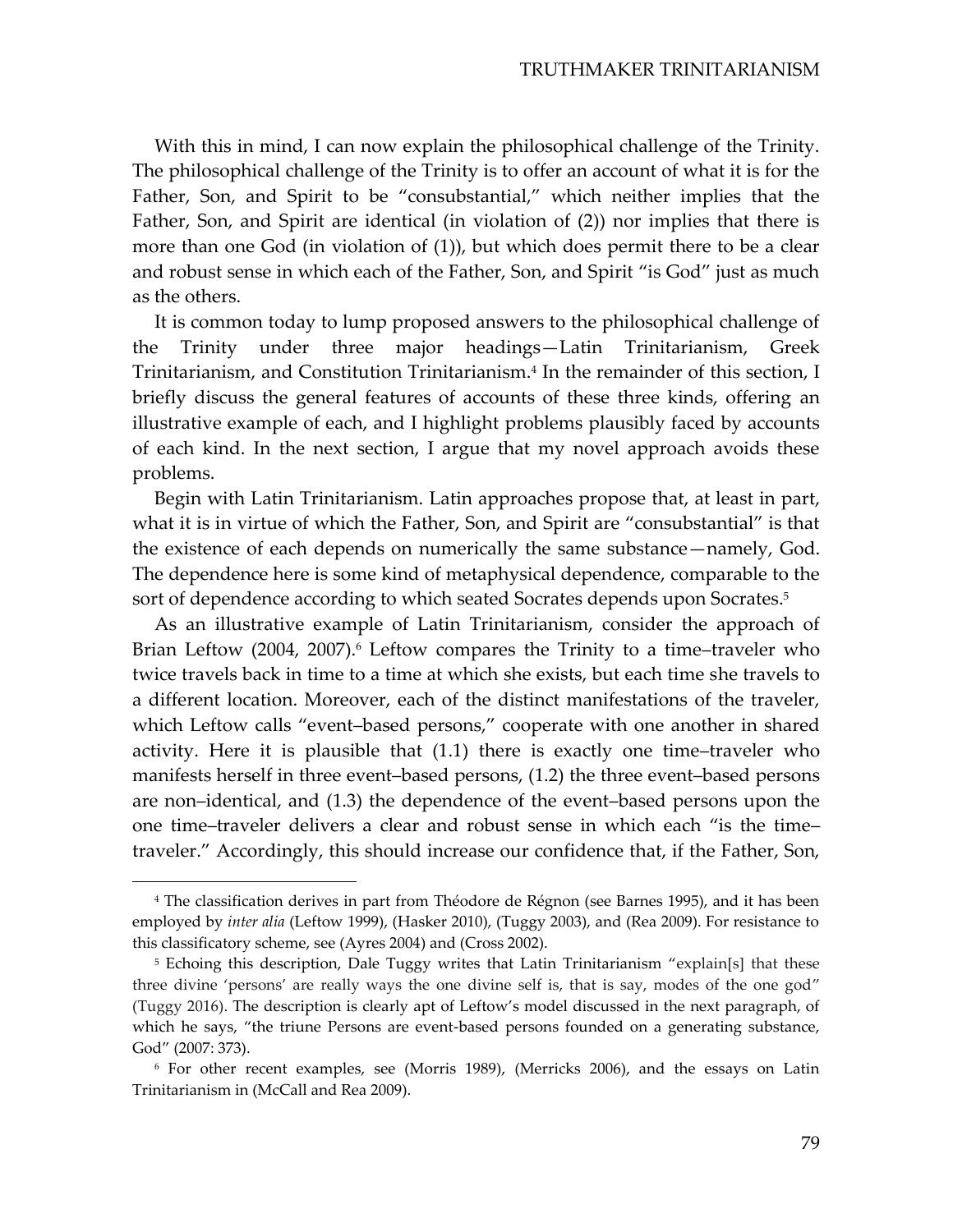and Spirit each metaphysically depend on God in an analogous way, then  $(1)$ – $(3)$ can be coherently maintained.

One significant concern for Latin Trinitarianism is that it threatens to succumb to modalism-a heresy identified in the early Church according to which the divine Persons are not substances in their own right, but are merely modes of God (cf. Rea 2009: 407).<sup>7</sup> If the Father, Son, and Spirit are consubstantial in the way proposed, then, one worries that they are not substances but merely modes—ways the one substance, God, is. For example, applied to Leftow's analogy, the timetraveler is the only substance in the analogy; the distinct manifestations of this time–traveler are only ways the time–traveler is—located here, there and there. An apparent implication of this that many practicing Christians would find unacceptable is that the Father, Son, and Spirit have their existence, and hence their divinity, derivatively. They are not each as fully God as any substance can be.

Move to Greek Trinitarianism, which tends by contrast to make the divine Persons out to be substances in their own right. Greek approaches are characterized by proposing that, at least in part, what it is in virtue of which the Father, Son, and Spirit are "consubstantial" is that they are parts of a whole, where each part is of the same metaphysical kind. Moreover, the Father, Son, and Spirit are related to one another as parts in such a way as to preserve a significant unity in the whole they together compose—namely, God.

As an illustration of Greek Trinitarianism, consider Craig's and Moreland's  $(2003)$  comparison of the Trinity to the three-headed dog, Cerberus, of Greek mythology.<sup>8</sup> They propose that the three heads, or rather, the three souls embodied in these heads, are three non-identical centers of consciousness which are part of the one dog, Cerberus. Moreover, each of the three centers of consciousness is of the same metaphysical kind. Here it is plausible that (2.1) there is exactly one dog,  $(2.2)$  the one dog has three non-identical parts, and  $(2.3)$  because of the relation between these parts and the one dog, each of them "is canine." Accordingly, this should increase our confidence that, if the Father, Son, and Spirit are parts of the whole God in an analogous way, then  $(1)$ – $(3)$  can be coherently maintained.

<sup>7</sup> Leftow (2007), in response to this kind of objection, denies that the view that the divine Persons are modes implies modalism. Modalism, of the sort condemned in the early centuries of the Church, requires not only that the divine Persons are modes, but that they are sequential, nonintrinsic, non-essential modes of God (cf. further McGrath 2007). The problem of metaphysical dependence that I highlight in the text arises even if the divine Persons are non-sequential, intrinsic, essential modes of God, however. See also the arguments against Leftow's view in (Hasker 2012) and (Tuggy 2016).

<sup>8</sup> For additional examples, see (Plantinga 1989), (Swinburne 1994), the essays on social trinitarianism in (McCall and Rea 2009), and (Hasker 2013).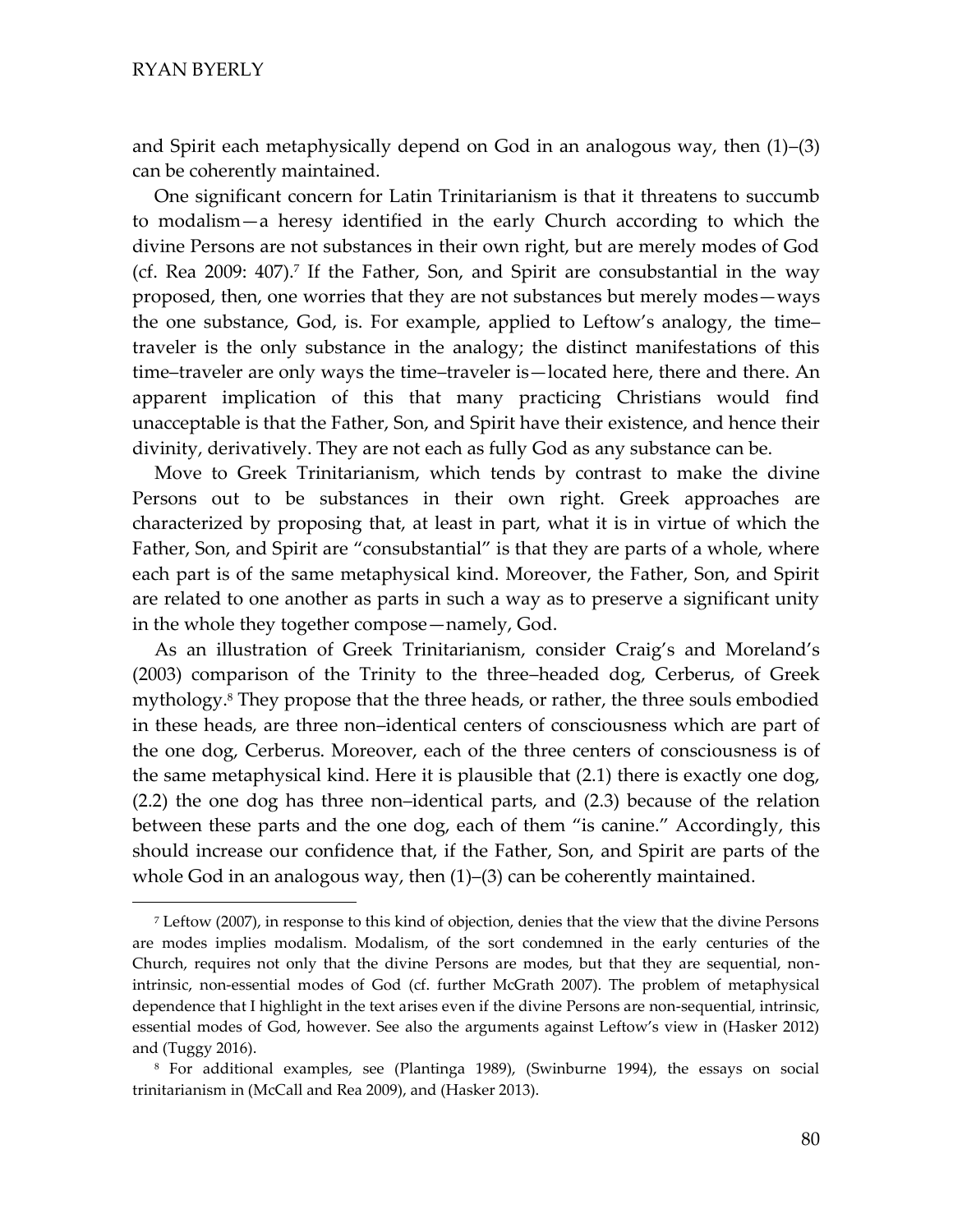A significant concern with Greek Trinitarianism is that it threatens to imply either that polytheism is true or that the sense in which each of the divine Persons "is God" is objectionably weak.<sup>9</sup> To see the problem, focus on the fact that on these approaches, the divine persons are said to be consubstantial, in part, because they are each members of the same metaphysical kind. An appropriate question to ask is: what metaphysical kind is this? Is it a kind that includes the kind God? Either way the advocate of the Greek approach answers there seems to be a problem. If she answers affirmatively, then it seems polytheism—specifically, tetratheism follows. For, the Father, Son, and Spirit are non-identical members of the kind, God, and so is the whole of which they are parts.<sup>10</sup> If she answers negatively, then it is difficult to see how she can maintain that each of the Father, Son, and Spirit "is God" – something that their consubstantiality was supposed to ensure. Advocates of Greek approaches tend to reply (as, e.g., in Craig and Moreland 2003) by emphasizing that each of the Father, Son, and Spirit "is God" in a sense that is different from the sense in which the being they together compose "is God," just as the parts of a dog are "canine" in a sense that differs, and is weaker, than the sense in which the entire dog is "canine." But, one worries that this makes the sense in which each of the divine Persons "is God" a rather weak sense. Whereas on Latin Trinitarianism, the Persons derive their existence from a more fundamental substance, on this version of Greek Trinitarianism, the Persons derive their *divinity* from a substance that is more fundamentally divine than they are.

A final approach to answering the challenge of the Trinity has been called "Constitution Trinitarianism."<sup>11</sup> This approach, defended recently by Michael Rea (2009), proposes that the Father, Son, and Spirit are hylomorphic compounds. Whereas more mundane, Aristotelian hylomorphic compounds have two constituents—undifferentiated matter and a form that gives organization and direction to this matter-the divine Persons each have unique personal forms that organize and give direction to immaterial divine nature. The immaterial divine nature plays the role for the divine Persons that is played by matter in more

<sup>&</sup>lt;sup>9</sup> This objection is pressed against the approach of Craig and Moreland in (Howard-Snyder 2003). For a reply, see (Craig 2006).

 $10$  Whether tetratheism or tritheism looms depends upon what is said about the whole of which the divine Persons are parts. Tuggy (2013), like Rea (2009), argues that Craig and Moreland are committed to the view that this whole is a fourth divine substance.

<sup>&</sup>lt;sup>11</sup> For reasons to be made clear in the next paragraph, Constitution Trinitarianism may be seen as a member of the family of answers to the philosophical problem of the Trinity that employ the notion of relative sameness. Other versions of this approach include (Martinich 1978), (Cain 1989), and (van Inwagen 1995, 2003). See also the essays devoted to such approaches in (McCall and Rea 2009), and (Hasker 2013, ch.28).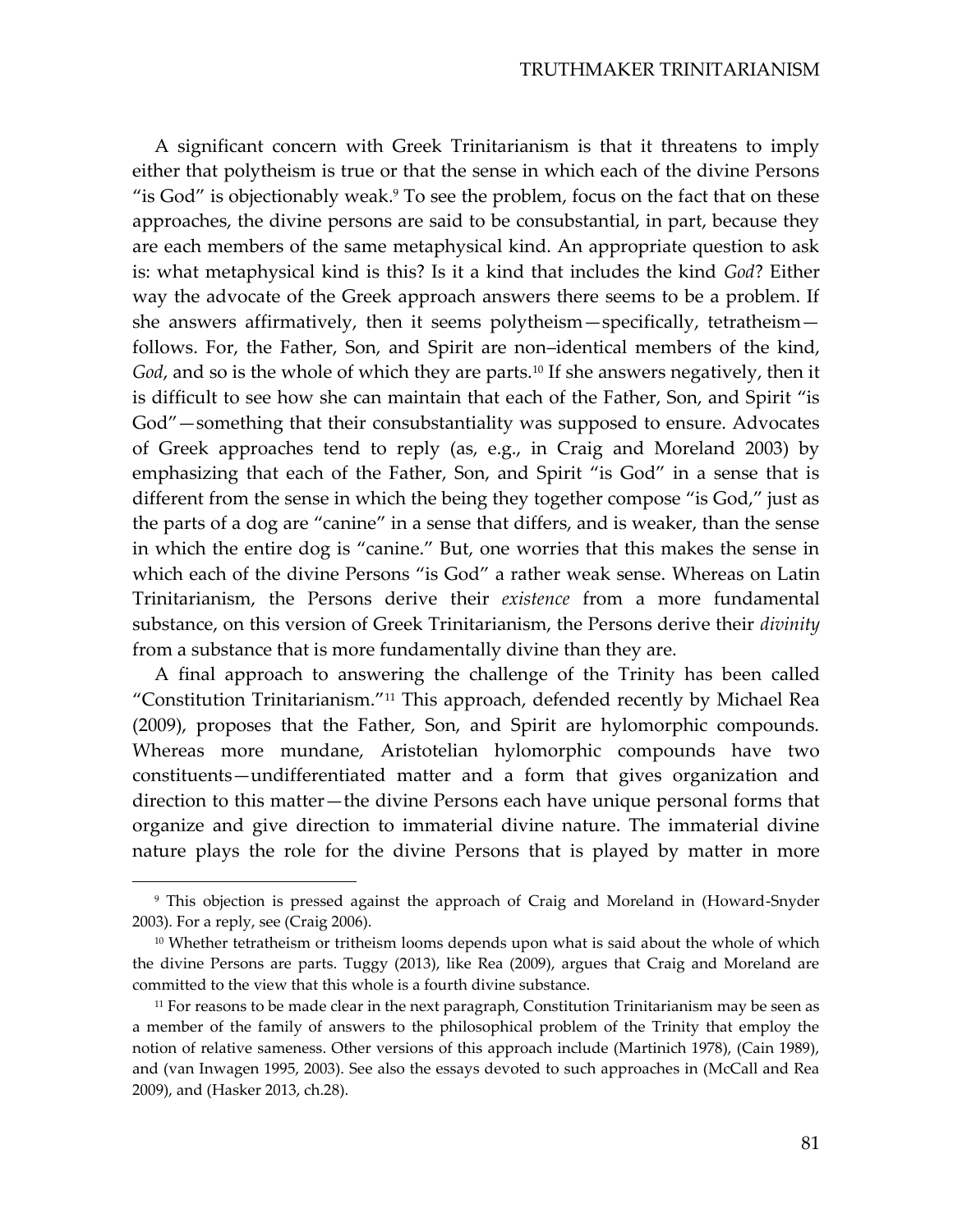mundane Aristotelian hylomorphic compounds. What makes the Father, Son, and Spirit "consubstantial," on this view, is that numerically the same immaterial divine nature plays the role of matter for each of the compounds. Because they share this immaterial constituent in their hylomorphic compounds, we properly count them as exactly one God.

The favored analogy employed by advocates of Constitution Trinitarianism compares the Trinity to a statue which is also being used as a pillar in a building. Here the statue and the pillar are thought of as mundane Aristotelian hylomorphic compounds of matter and form, with the statue having a statue form and the pillar having a pillar form. The statue and pillar are consubstantial because they each have the very same matter playing the role of matter in their respective hylomorphic compounds. Because of their consubstantiality, we count them as exactly one material object. Thus, it is supposed to be plausible that (3.1) the pillar and the statue count as exactly one material object, (3.2) the pillar and the statue are non–identical, and (3.3) there is a clear and robust sense in which each of the pillar and the statue "is the material object." It's not that the pillar and the statue are unqualifiedly identical to numerically the same material object. Rather, the pillar and the statue are *relatively* identical to it—they are *the same material object* as it. Accordingly, this should increase our confidence that, if the Father, Son, and Spirit are each hylomorphic compounds in which the divine nature plays the role played by matter in mundane Aristotelian hylomorphic compounds, then  $(1)$ – $(3)$ can be coherently maintained.

The worry facing Constitution Trinitarianism that I will focus on concerns modalism. Although Constitution Trinitarians borrow some of their metaphysics from Aristotle, they are quick to acknowledge that Aristotle himself would not have bought in to their proposal, because Aristotle would not have granted that statues and pillars are substances (Rea 2009: 713). Contemporary philosophers may find themselves attracted to Aristotle's side here, thinking that statues and pillars are modes of their underlying particles rather than substances in their own right. One motivation for this is that truths about statues and pillars supervene on truths about their underlying particles. There cannot be any difference across possible worlds in truths about statues and pillars without a difference in truths about their underlying particles. This may lead some to think statues and pillars aren't anything "over and above" their underlying particles in any significant metaphysical sense, but that instead statue and pillar talk is just a convenient way to refer to arrangements of particles.<sup>12</sup>

<sup>&</sup>lt;sup>12</sup> See section "Supervenience and Ontological Innocence" in (McLaughlin and Bennett 2011).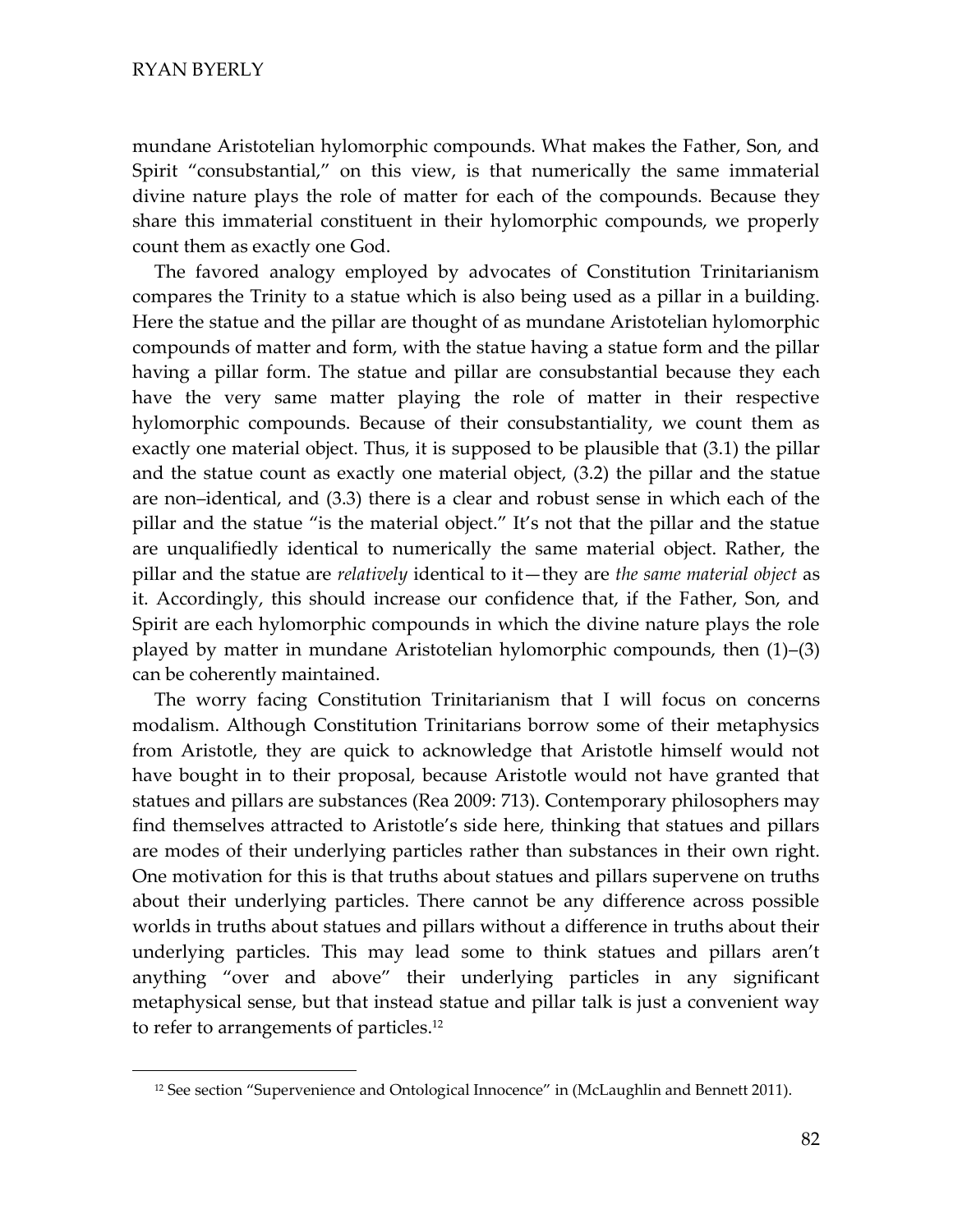The foregoing observations about the questionable metaphysical status of statues and pillars are important because they raise the worry that there might not in fact be any mundane cases where more than one *substance* has the same entity playing the role for it played by matter in mundane Aristotelian hylomorphic compounds. If there aren't any such cases, this will decrease our confidence that it is coherent to maintain that the Father, Son, and Spirit are substances that share the same element as the constituent playing the role for them played by matter in mundane Aristotelian hylomorphic compounds. The Father, Son, and Spirit may then end up being viewed just like a more thoroughgoing Aristotelian would view the statue and the pillar. They are modes of the divine nature, and not substances in their own right.

I will offer an alternative approach to defending the coherence of  $(1)$ – $(3)$  in the next section, which I call Truthmaker Trinitarianism, and argue that it does not succumb to the prima facie difficulties facing alternative accounts highlighted in this section. In contrast to Constitution and Latin Trinitarianisms, even ontologically parsimonious metaphysicians like Aristotle will grant that on Truthmaker Trinitarianism the Father, Son, and Spirit are substances. In contrast to Latin Trinitarianism and certain versions of Greek Trinitarianism, Truthmaker Trinitarianism will imply that each of the divine Persons equally "is God" as fully as any substance can be. And, in contrast to other versions of Greek Trinitarianism, Truthmaker Trinitarianism will not threaten to imply that there are three if not four Gods.

## 2. Truthmaker Trinitarianism

Before offering a formal account of Truthmaker Trinitarianism, I begin with an analogy—an analogy that appeals to a version of the Aristotelian–inspired view of statues alluded to above. On the view I have in mind, which has gained significant currency of late (e.g., Cameron 2010, Rettler 2016), there can be truths about Fs even if these truths aren't made true by Fs themselves, but by something else. For example, the claim "there are statues" may be made true not by statues themselves but by fundamental particles standing in statue–wise arrangements. On such a view, statues may be treated as not making any addition to being over and above more fundamental particles and their relations. We might properly say that there aren't really any statues, or that statues don't show up on the correct ontological inventory of the world. Nonetheless, our everyday talk of statues is perfectly true. These truths are made true not by statues themselves, which have no robust ontological status, but instead by certain particles and relations between them.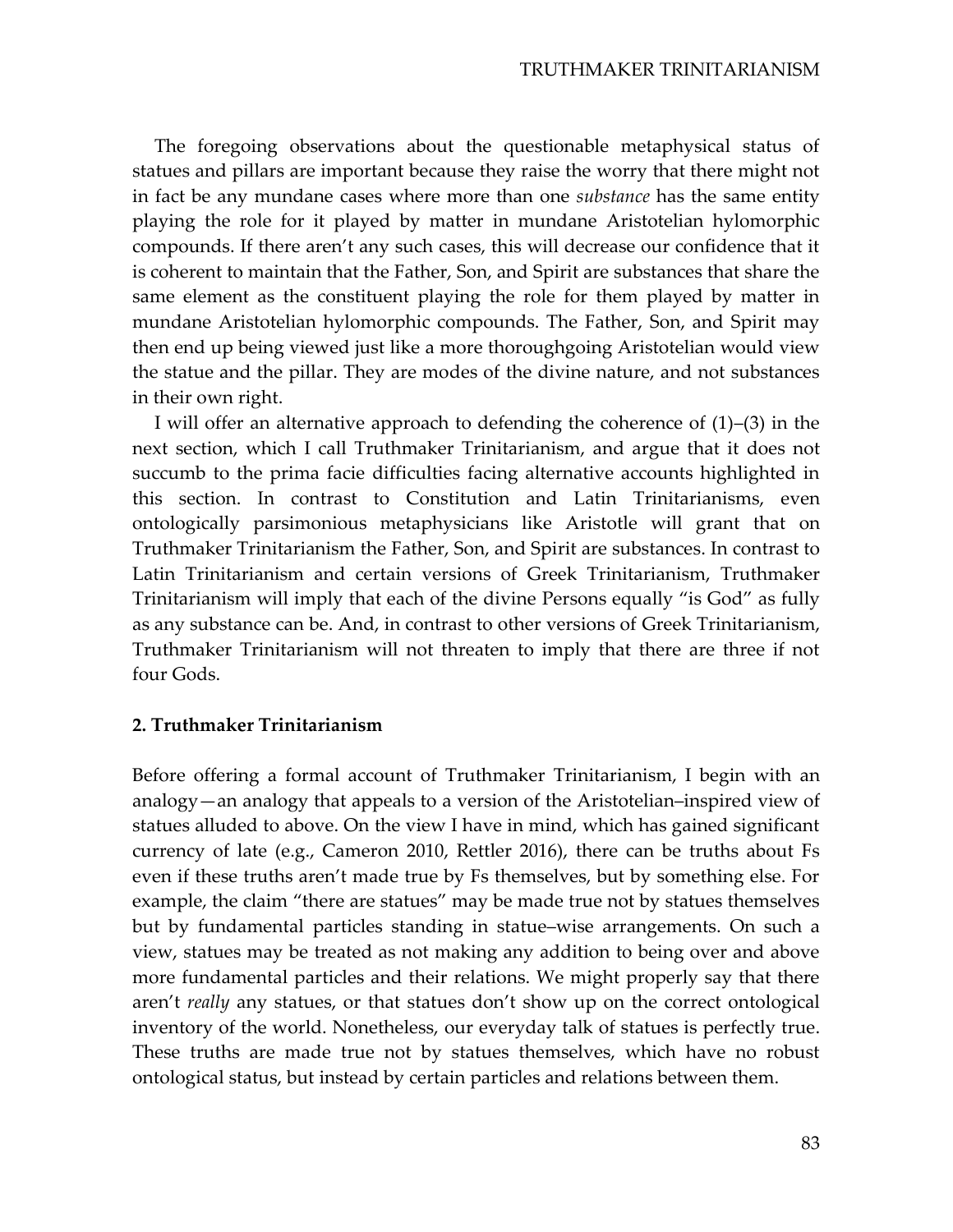Suppose we adopt such a view, and begin to think about what would make claims about a certain statue of Athena true. Notably, in most cases, there will not

be any one statue–wise arrangement of particles that is the uniquely best candidate for making such claims true. Rather, there will be multiple arrangements of particles that are equally good candidates for making this claim true (see Figure 1).13 Most claims about Athena, such as the claim that she is six feet tall, are simply not fine-grained enough to discriminate between whether it is *this* arrangement of particles or *that* nearly identical one that makes them true. Rather, multiple distinct arrangements



that differ only with respect to a small percentage of their constituent particles each make this true; they overdetermine its truth.<sup>14</sup> Yet, despite the fact that multiple distinct arrangements of particles make the same claims about Athena true, it would be a mistake to conclude that there is more than one Athena.

So we have it on the present analogy, which has been developed by appealing to an increasingly popular metaphysical view about truthmakers, that the following is the case. When it comes to truths about a particular statue of Athena, it could be the case that there are distinct arrangements of particles that are equally good candidates for making these truths true, that it is ultimately these particles and their relations rather than the statue that are afforded robust ontological status, and that it is incorrect to conclude that there is more than one statue of Athena.

<sup>&</sup>lt;sup>13</sup> One may worry that, if truthmakers must necessitate the truth of those claims they make true, then it is not simply the particles arranged as they are that make the relevant truths true. Additional conditions in the surrounding environment must be certain ways as well, for example. But, some truthmaker theorists (e.g., Briggs 2012) have denied this necessitation principle, and we may also be able to get around this concern by maintaining that if the surrounding environment were to change, the precise relations between the relevant particles would as well. It is there being related in *exactly*  the way they are that makes the relevant truths true.

 $14$  For a recent defence of the possibility of there being multiple truthmakers—indeed, multiple equally minimal truthmakers (more on this below)—for a truth, see (O'Connaill and Tahko 2016).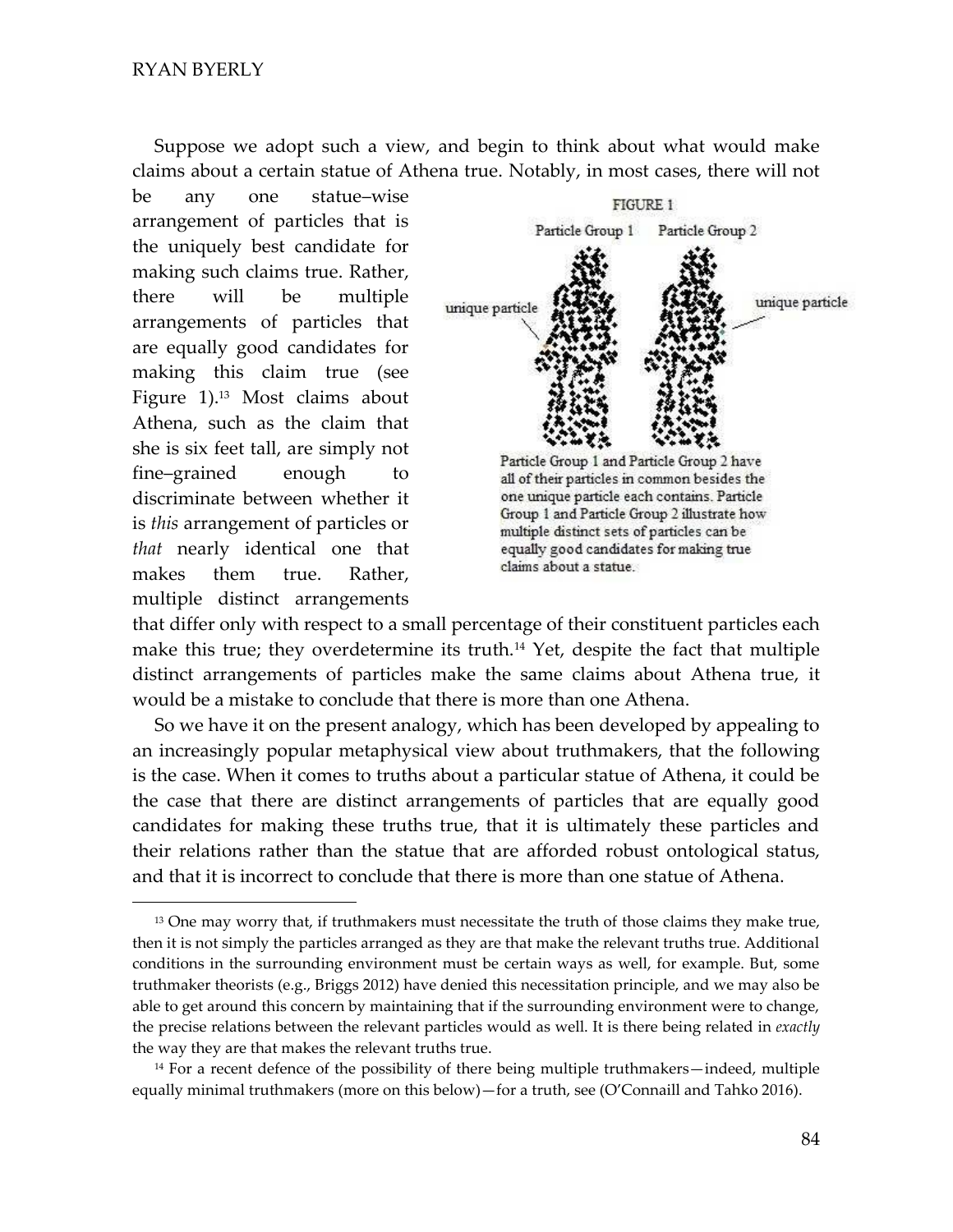Truthmaker Trinitarianism proposes that a parallel relationship holds between God and the Persons of the Trinity. All claims about God are ultimately made true only by states of affairs involving the substances that are the Father, the Son, or the Spirit. God is not an additional substance over and above the Father, Son, and Spirit metaphysically speaking, even though there are truths about God. In many cases, truths about God are overdetermined by the Father, Son, and Spirit in much the way that truths about Athena are overdetermined by distinct arrangements of particles. Yet, despite the fact that each of the Father, Son, and Spirit is in this way involved in distinct states of affairs that serve as truthmakers for claims about God, it does not follow that there is more than one God, any more than it follows from the role of distinct arrangements of particles in making true claims about Athena that there is more than one Athena.

We can define Truthmaker Trinitarianism more precisely by employing the notion of minimal truthmakers. Loosely following David Armstrong (2004), I will treat truthmakers as states of affairs. These states of affairs have as their constituents either a single substance having a monadic property or multiple substances standing in a relation. Truthmakers can be either full or partial. Whereas each emerald's being green is a partial truthmaker for the claim "all emeralds are green," this claim is only fully made true by all of the emeralds being similarly green to one another. Minimal truthmakers are then defined as the smallest portion of reality required for fully making some proposition true. More precisely, a minimal truthmaker for a proposition p is a state of affairs S which is a full truthmaker for p and which is such that no proper constituent of S is a full truthmaker for  $p$  (cf. O'Connaill and Tahko 2016).

With this background in mind, Truthmaker Trinitarianism proposes the following account of the consubstantiality of the Father, Son, and Spirit. The Father, Son, and Spirit are consubstantial in that each is one of the only three substances that serve as substantial constituents of any minimal truthmaker for any truth that is exclusively about the one and only member of the kind, God. A truth is exclusively about the one and only member of the kind, God, when it is about the one and only member of the kind, God, and is not about any substance that is not God.

In more detail, Truthmaker Trinitarianism's account of consubstantiality teaches the following. Take the class of all truths that are exclusively about God and that have a minimal truthmaker. Each such truth is either made true by one or more minimal truthmaker containing only one substantial constituent having a monadic property, or it is made true by one or more minimal truthmaker containing multiple substantial constituents standing in a relation. Call truths of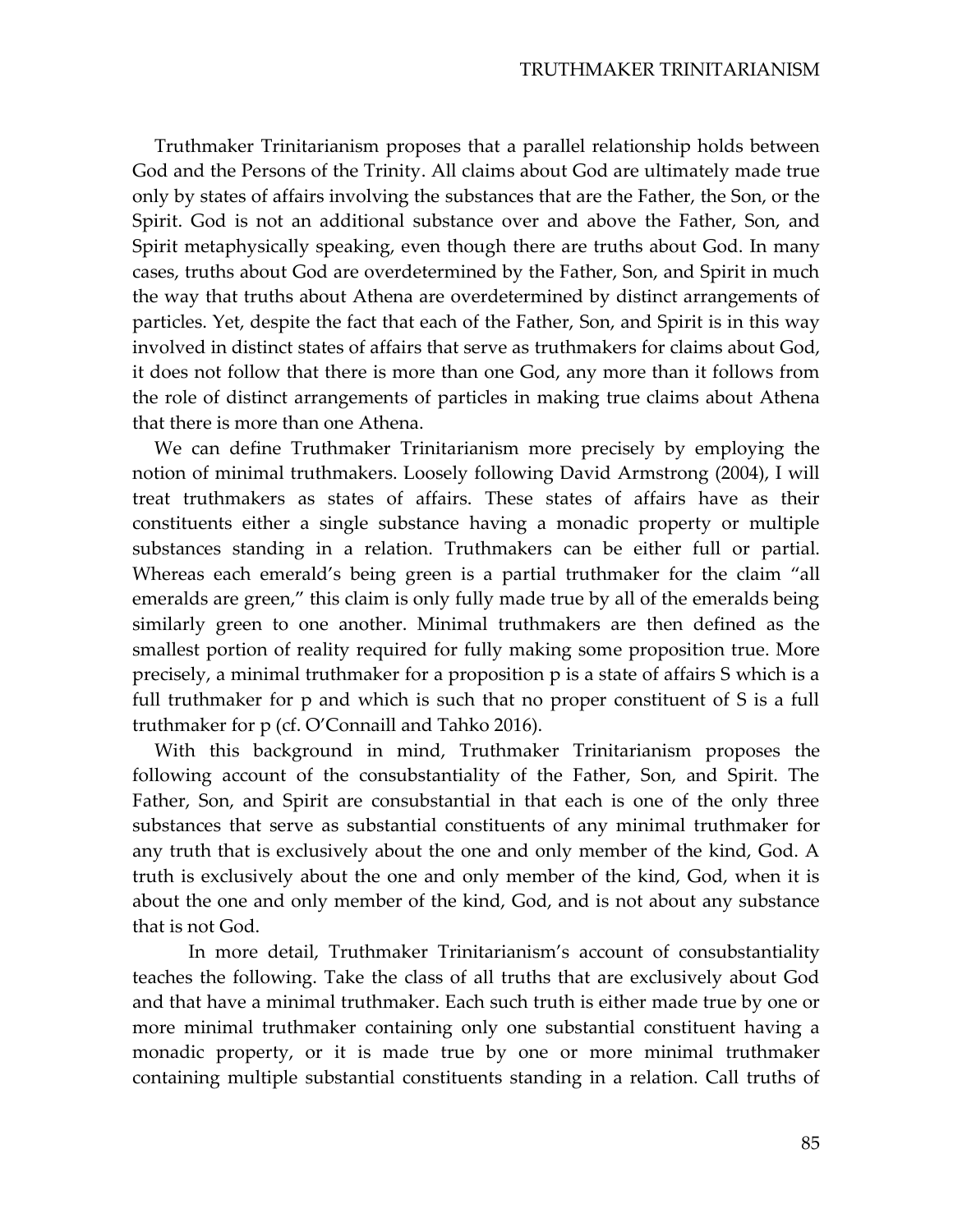#### RYAN BYERLY

the former sort monadic truths and truths of the latter sort relational truths. The consubstantiality of the Father, Son, and Spirit teaches that for any monadic truth about the one and only member of the kind, God, that truth is made true by a minimal truthmaker containing the Father as its substantial constituent, a minimal truthmaker containing the Son as its substantial constituent, and/or a minimal truthmaker containing the Spirit as its substantial constituent. In cases of relational truths about the one and only member of the kind, God, these are made true either by a minimal truthmaker containing the Father and Son as its substantial constituents, a minimal truthmaker containing the Son and Spirit as its substantial constituents, and/or a minimal truthmaker containing the Father and Spirit as its substantial constituents, or else it is made true by a minimal truthmaker containing the Father, Son, and Spirit as its substantial constituents. Notably, this account of consubstantiality allows that there may be cases where the Father, Son, and Spirit are each the only members of equally minimal truthmakers for a monadic truth about the one and only member of the kind, God; and, it allows for cases where the Father and Son, Son and Spirit, and Father and Spirit are the only substantial constituents of equally minimal truthmakers for a relational truth about the one and only member of the kind, God. It allows, that is, for a kind of truthmaker overdetermination paralleling what we found above in the case of Athena.

Let me illustrate how the foregoing account of the consubstantiality of the Father, Son, and Spirit works with some simple examples. Take, first, the monadic truth, "God is omniscient." This claim affirms that the one and only member of the kind, God, has a certain epistemic property—omniscience. It is exclusively about God because it is about the one and only member of the kind, God, and is not about any substance that is not God. If it has a minimal truthmaker, the Truthmaker Trinitarian's account of consubstantiality implies that it will be made true by a minimal truthmaker containing the Father as its substantial constituent, a minimal truthmaker containing the Son as its substantial constituent, and/or a minimal truthmaker containing the Spirit as its substantial constituent. I would propose that in this particular case and many other similar cases, the claim is made true by multiple, equally minimal truthmakers. The claim is made true by the state of affairs of the Father's being omniscient, the state of affairs of the Son's being omniscient, and the state of affairs of the Spirit's being omniscient.<sup>15</sup>

<sup>&</sup>lt;sup>15</sup> Craig and Moreland say something similar: "[W]hen we ascribe omniscience and omnipotence to God, we are not making the Trinity a fourth person or agent; rather, God has these properties because the persons do. Divine attributes like omniscience, omnipotence and goodness are grounded in the persons' possessing these properties" (2003: 591). Indeed, more broadly, we might notice that there is a fair amount of overlap between Truthmaker Trinitarianism and Greek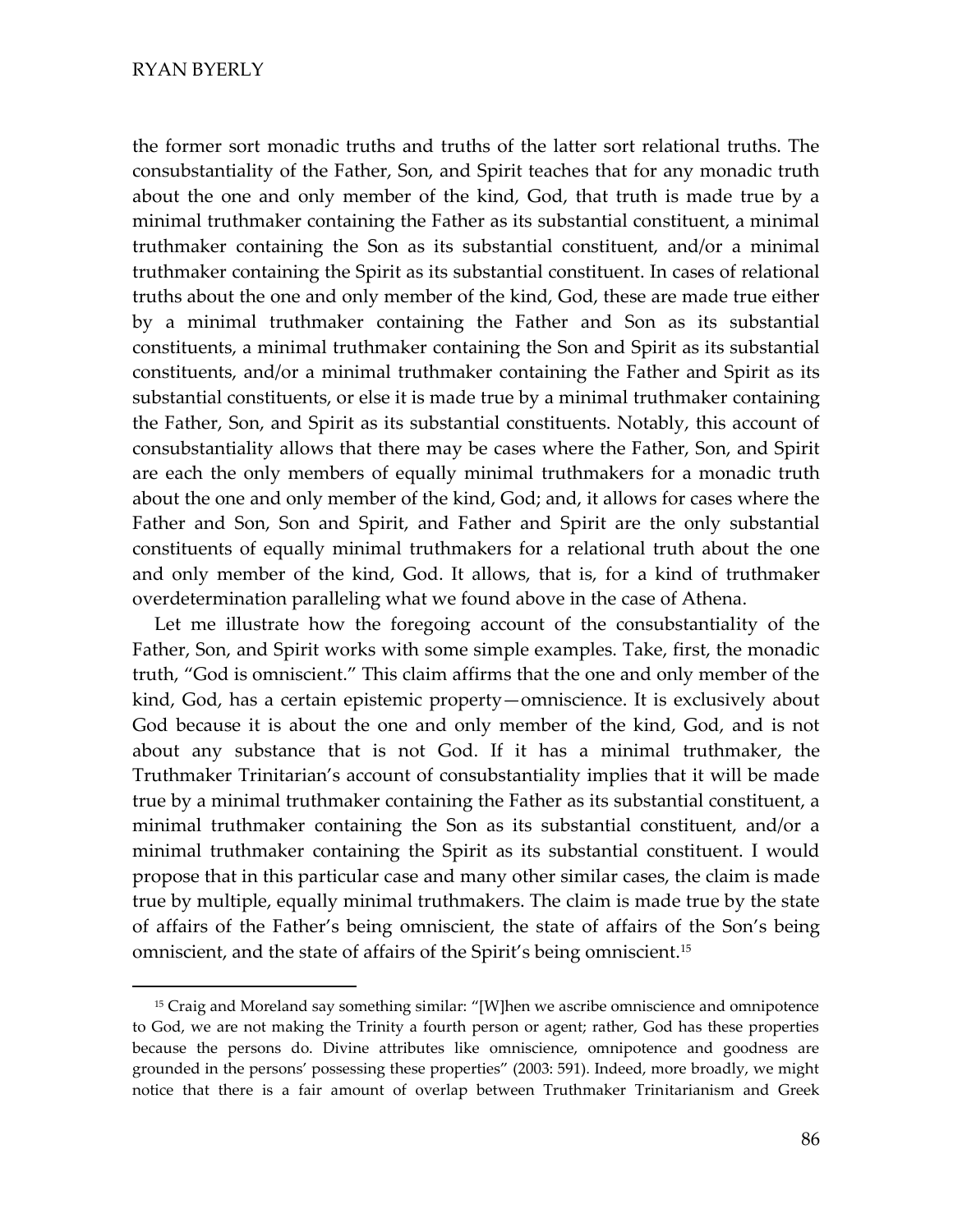There may be other cases where a monadic truth about God is made true by only one minimal truthmaker which contains either the Father, Son, or Spirit as its only substantial constituent. Perhaps, for example, "God became man" is made true by only one minimal truthmaker-one that contains the Son as its only substantial constituent. This truth is perhaps still exclusively about God since it is about the one and only member of the kind, God, and is not about any substance that is not God, since the God–man is God. I don't think there will be many such cases, though there may be some.<sup>16</sup>

Plausibly, there are likewise relational truths about God which are made true by multiple equally minimal truthmakers as well as relational truths about God made true by one uniquely minimal truthmaker. Perhaps in the former category is "God is relational" or "God is love." In the latter category may be "God sent his Son," which is made true by only one minimal truthmaker that contains only the Father and Son as its substantial constituents.<sup>17</sup> "God is triune" likewise may be made true by only one minimal truthmaker containing all three of the Father, Son, and Spirit as its substantial constituents.

Trinitarianism, insofar as each takes the three Persons of the godhead as given and seeks to explain the divine unity (cf. Rea 2009). On this basis, one might think of Truthmaker Trinitarianism as a heretofore insufficiently appreciated form of Greek Trinitarianism. It should be clear, nonetheless, that Truthmaker Trinitarianism does not require the Persons to stand in a part-to-whole relation to God, as the Greek models discussed earlier in the text do. Among extant Greek models, the approach here is perhaps most similar to Swinburne's (1994), insofar as the unity of the Persons, which on Swinburne's model is analogous to a ruling family, is not the sort of thing one would be tempted to award robust ontological status.

<sup>16</sup> Perhaps more precisely we should say that in cases where a truth about God has a single uniquely minimal truthmaker involving only the Father, Son, or Spirit, that the claim in question is not true of God *simpliciter*, but rather of God *qua* the relevant Person. So, for example, it isn't true that God became man *simpliciter*, but rather that God *qua* Son became man. Such a move would forestall the concern that God must both have become man and not become man, since the Son became man but the Father did not.

 $17$  In note 1, I observed that there is more than one philosophical challenge raised by the Trinity. A second challenge concerns how the Persons of the Trinity can be related in such a way that each is fully God despite being related to one another in such a way that claims regarding the Son's generation and the Spirit's procession can be true. While this problem isn't my focus here, it would seem that approaches others have taken to this problem are not unavailable on the model proposed here. For example, we might imagine that in the statue analogy there is some kind of metaphysical dependence of one set of truth-making particles on another despite the sets serving similar truthmaking functions for claims about Athena, thereby allowing that there is analogously some kind of metaphysical dependence of some Persons of the Trinity on the others, despite their serving similar truth-making functions for claims about God. Compare here (Makin forthcoming) on the Son's essential dependence on the Father.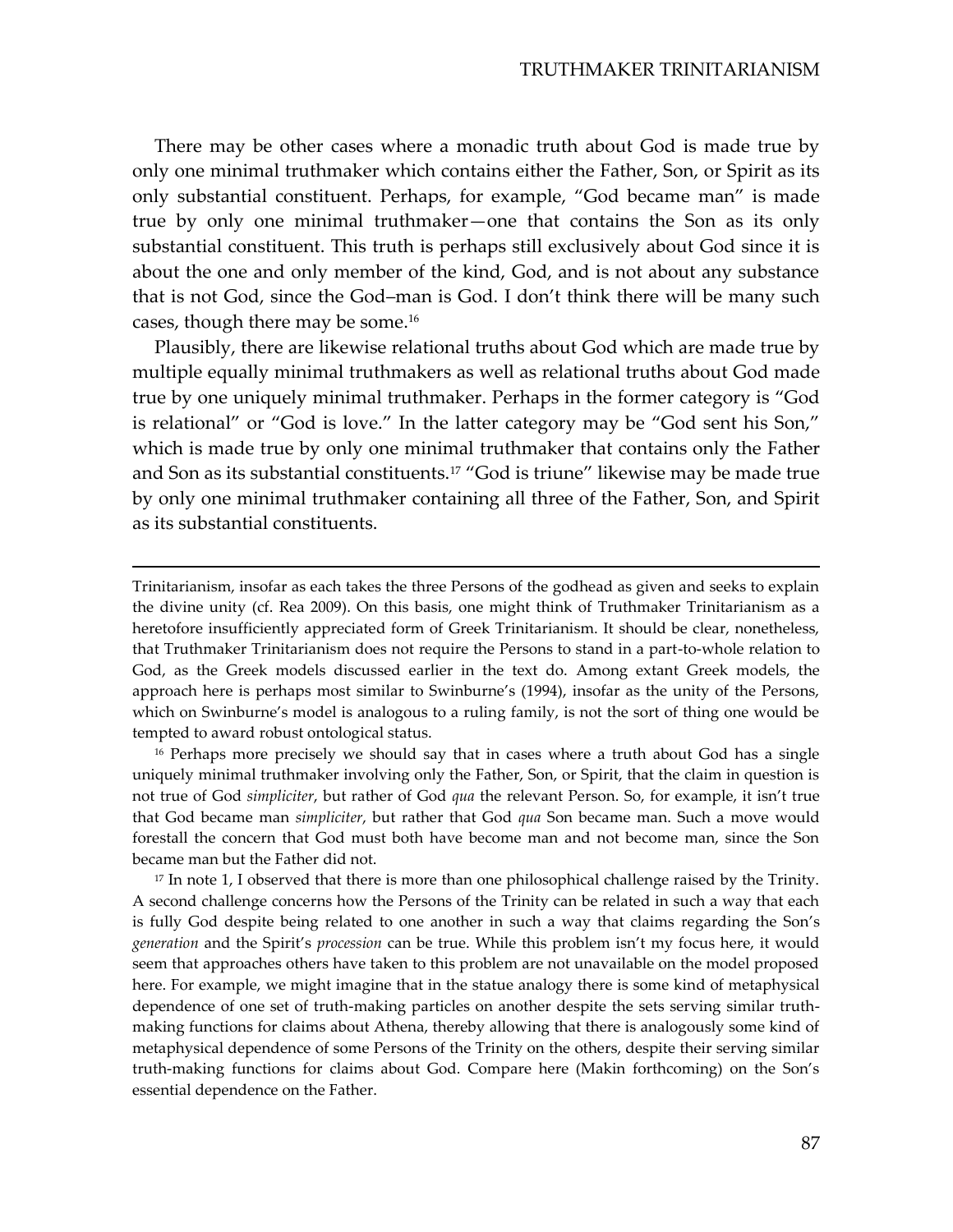With this explanation of Truthmaker Trinitarianism in hand, I now conclude this section by arguing, first, that Truthmaker Trinitarianism can maintain (1)-(3), and, second, that it can do so without succumbing to the difficulties facing rival Trinitarianisms discussed in the previous section.

First, notice that Truthmaker Trinitarianism is perfectly consistent with there being only one member of the kind, God. Indeed, the account is specifically designed to explain the role of the Father, Son, and Spirit in making true claims about the one and only member of the kind, God. Since maintaining that there is only one member of the kind, God, is clearly a way to maintain that there is exactly one God, the account is clearly consistent with claim (1). Second, the account affirms that the Father, Son, and Spirit are three distinct substances, thereby affirming claim (2). It clearly states that they are each one of the only *three* distinct substances that serve as the substantial constituents of truthmakers for claims about God. Finally, the account is able to maintain that, by virtue of their consubstantiality, each of the Father, Son, and Spirit "is God" in a robust sense. To see this, return to the case of the statue and the particles and imagine that someone has just been told, as above, that the statue is not identical to any substance over and above the particles, but that there are still truths about the statue. Such a person may wonder, "Well, what is the statue, then?" I propose that as good an answer to this question as any is that, to the extent that anything "is the statue," it is the member particles of each of the distinct sets of particles whose members serve as the only substantial constituents of a minimal truthmaker for a claim about the statue. One wouldn't want to privilege the member particles of any one of these sets over the members of any other, claiming that only the member particles of *one* of these sets "are the statue." Yet, it would also be unattractive to maintain that there is no sense at all in which anything "is the statue." The statue, in a robust sense, is just *these* particles, and *those* particles, and *those* particles that serve as the substantial constituents of minimal truthmakers for claims about it. Similarly, I propose that there is a clear and robust sense in which each of the Father, Son, and Spirit "is God." It would be a mistake to privilege one of the divine Persons over the others, proclaiming that only this Person "is God." And it would be a mistake to say that nothing in any sense "is God." Of course, the sense in which the particles "are the statue" and the sense in which each of the Father, Son and Spirit "is God" is a sense other than that of numerical identity. It is rather a sense that has to do with the role served by the particles, as well as the Father, Son, and Spirit, in minimal truthmakers. The members of distinct sets of particles "are the statue" because they serve as the only substantial constituents of minimal truthmakers for claims about the statue. Likewise, each of the Father, Son, and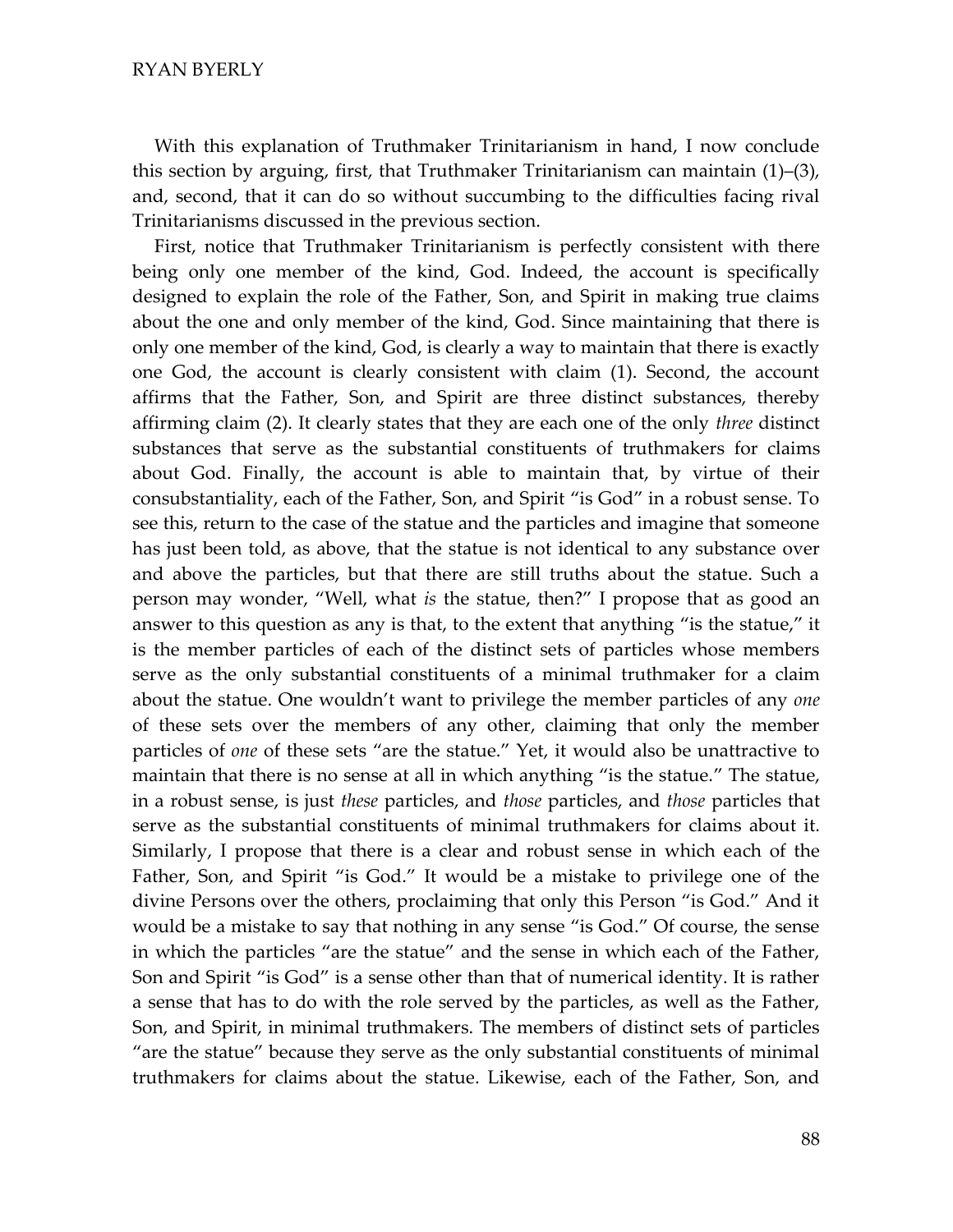Spirit "is God" because each serves as the only substantial constituent of minimal truthmakers for claims about God. Notably, the idea that in at least some cases the substantial constituent of a minimal truthmaker for a claim about some X in some sense "is X" has philosophical precedent. In fact, Alexander Pruss (2008) employs this idea in his defense of the doctrine of divine simplicity, proposing that "God is God's justice," since God is the only substantial constituent in any minimal truthmaker for any truth solely about God's justice. I am simply broadening this idea here to cases where we have truthmaker overdetermination. Rather than propose that there is nothing that in any sense "is  $X$ " in such cases, I propose that each of these substances equally "is  $X$ ." In this way, Truthmaker Trinitarianism yields a clear and robust sense in which each of the Father, Son, and Spirit "is God," and so (3) is maintained.

Moreover, Truthmaker Trinitarianism maintains  $(1)$ – $(3)$  in a way that does not threaten to imply the errors of polytheism or modalism in the way that the accounts surveyed in the previous section threaten to. Notice, first, that Truthmaker Trinitarianism requires by definition that the Father, Son, and Spirit are substances, thereby avoiding the concern of modalism that threatens Latin and Constitution approaches. Moreover, the specific role the view assigns to the Father, Son, and Spirit is a role that even the most ontologically parsimonious metaphysicians will grant can and perhaps must be played by substances. Second, as discussed previously, the only claims about a member of the kind, God, made true by states of affairs involving the Father, Son, or Spirit are claims about the only member of the kind, God. Thus, the view has it that there is exactly one God. This feature of the account avoids the problem of polytheism that threatens Greek approaches. Third, Truthmaker Trinitarianism does not imply that God is a fourth substance over and above the substances of the Father, Son, and Spirit, as Greek approaches threaten to do. Indeed, since truths about God supervene on truths about the Father, Son, and Spirit, the Truthmaker Trinitarian will maintain that God is nothing over and above the Father, Son, and Spirit, just as the ontologically serious metaphysician will maintain that the statue is nothing over and above its particles. Finally, there is a robust sense in which each of the Father, Son, and Spirit "is God" according to Truthmaker Trinitarianism. Indeed, each "is God" as much as any substance is. This is strikingly different from the Greek approaches discussed above, where there is very clearly a substance which is more fully divine than each of the Father, Son, and Spirit, these latter having at most a secondary, derivative kind of divinity.

Let the foregoing account of Truthmaker Trinitarian consusbstantiality, illustration of how this account is to be applied, and explanation of how it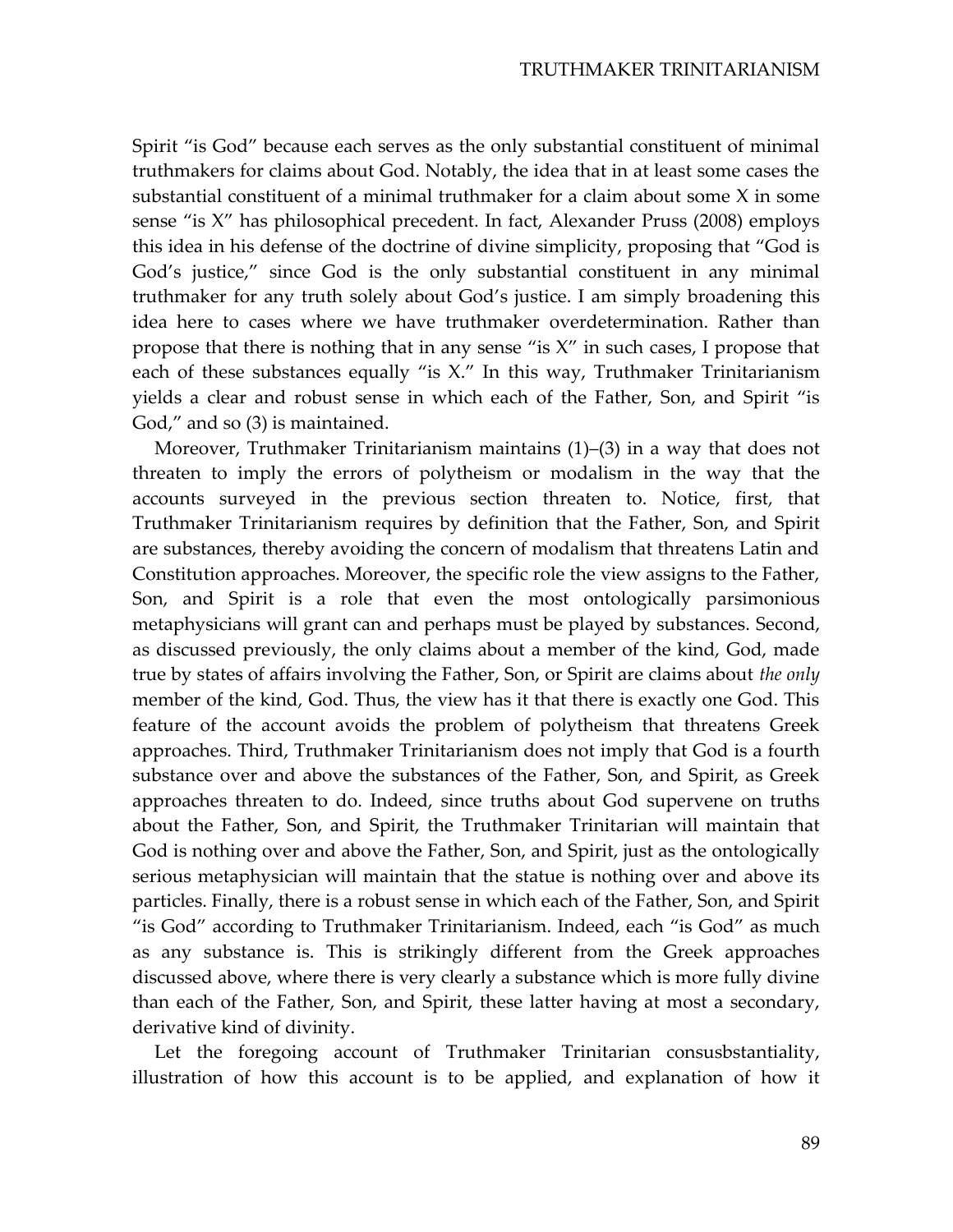maintains  $(1)-(3)$  and does so in a way that does not succumb to the same problems that plausibly threaten the approaches surveyed in the previous section suffice for an initial statement of Truthmaker Trinitarianism. I further clarify and defend this view in response to several objections in the final section below.

#### **3. Responses to Objections**

This final section responds to several of the best objections to Truthmaker Trinitarianism of which I am aware. My hope is that even if the reader does not find my responses to these objections ultimately convincing she will agree that the responses at least point in promising enough directions that Truthmaker Trinitarianism should continue to be considered alongside Latin, Greek, and Constitution Trinitarianisms as a potential answer to the philosophical challenge of the Trinity that is well–worth further investigation. One strategy I will employ several times below is to show that if a particular objection threatens Truthmaker Trinitarianism, then it threatens at least some of these other approaches as well; thus, the objection does not uncover a unique problem for Truthmaker Trinitarianism.

*Objection 1: The Father, Son, and Spirit are not divine*. Truthmaker Trinitarianism clearly teaches that there is only one member of the kind, God. But, this member of the kind, God, is neither identical to the Father, nor the Son, nor the Spirit. Indeed, neither the Father, nor the Son, nor the Spirit is a member of the kind, God, on Truthmaker Trinitarianism. How, then, can the Truthmaker Trinitarian defend the claim that each of the Father, the Son, and the Spirit "is God?"

*Reply:* My reply is that Truthmaker Trinitarianism can maintain that each of the Father, Son, and Spirit "is God" in much the same sense in which the members of several distinct sets of particles "are Athena." I'm not proposing that this implies that the Father, Son, and Spirit *are* members of the kind, God. Rather, I am proposing an alternative understanding of what it is in virtue of which the Father, Son and Spirit each "is God." They aren't each God because they are members of the kind, God. Rather, each "is God" because of the role played by each in making true claims that are exclusively about the one and only member of the kind, God.

The fact that Truthmaker Trinitarianism proposes a unique sense in which each of the Father, Son, and Spirit "is God" is not unique to this version of Trinitarianism. Indeed, Latin and Greek Trinitarianisms can also be understood as proposing unique senses in which each of the Father, Son, and Spirit "is God." According to Latin approaches, each "is God" in the same sense in which seated Socrates "is Socrates." According to Greek approaches, each "is God" in the sense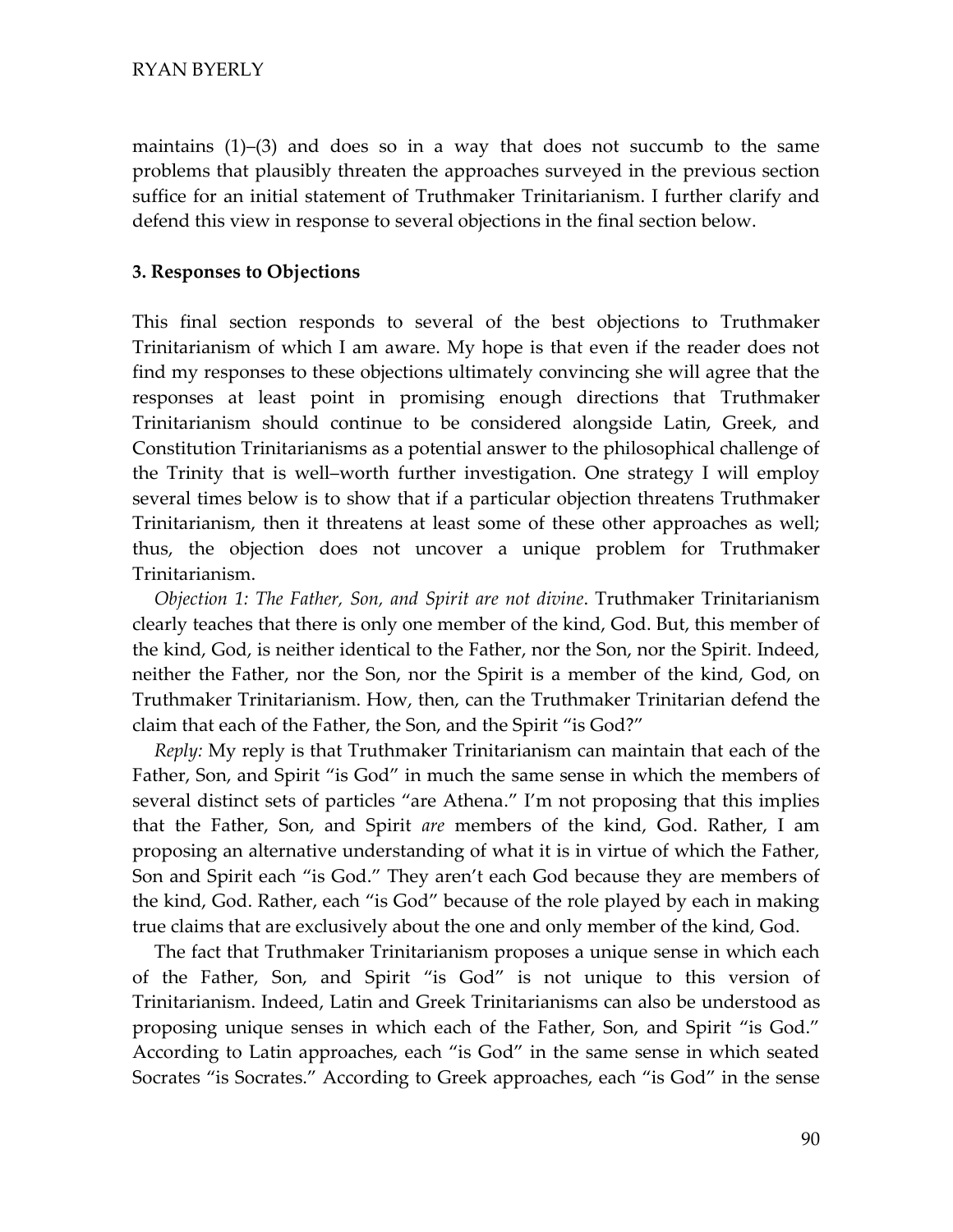that the parts of a dog "are dog," supposing we grant that there is such a sense. In neither case is it clear that each of the Father, Son, and Spirit "is God" because each is a member of the kind, God.

Objection 2: There isn't really a God. While Truthmaker Trinitarianism proposes that there are truths about the one and only member of the kind, God, it refuses to grant any robust metaphysical status to this God. The one and only member of the kind, God, is not a substance, and it is said to be nothing more, metaphysically speaking, over and above the Father, Son, and Spirit. It is to be treated in the way that the ontologically parsimonious metaphysician treats statues. But this seems to make Truthmaker Trinitarianism a form of atheism. Ultimately, on this view, there is no God.

*Reply:* I reply, first, that Truthmaker Trinitarianism is not a form of atheism. Indeed, the claim "God exists" is made true by more than one equally minimal truthmaker—one with the Father as its substantial constituent, one with the Son as its substantial constituent, and one with the Spirit as its substantial constituent.

Second, I reply that the question of what metaphysical status God is awarded is one that admits of different interpretations. If we want to know whether God is a substance, Truthmaker Trinitarianism may propose an affirmative answer. After all, the claim "God is a substance" is plausibly made true by three equally minimal truthmakers-one with the Father as its substantial constituent, one with the Son, and one with the Spirit. Indeed, since God "is" (in the truthmaker sense) each of the Father, Son, and Spirit, and each of the Father, Son, and Spirit is identical to a distinct substance, it follows that God "is" (in the truthmaker sense) each of three non-identical substances. Certainly, then, God "is" a substance — the substance that is identical to the Father, the substance that is identical to the Son, and the substance that is identical to the Spirit.

But it may be that what the question is getting at is something else. Perhaps what the one who asks the question wants to know is instead whether God is a substance and this substance is *not* the same substance as the Father, Son, or Spirit. What she wants to know is whether God, as distinguished from the Father, Son, and Spirit, is a substance in its own right. If so, then Truthmaker Trinitarianism will propose a negative answer. For, on Truthmaker Trinitarianism, the only substance God "is" is the substance that is identical to the Father, the substance that is identical to the Son, and the substance that is identical to the Spirit. Yet, it isn't clear that offering a negative answer to this question is problematic. For, granting the status of substance to God as distinguished from the Father, Son, and Spirit is not clearly required in order to maintain  $(1)$ – $(3)$ . Moreover, the attempts to answer the philosophical challenge of the Trinity surveyed above that do grant such a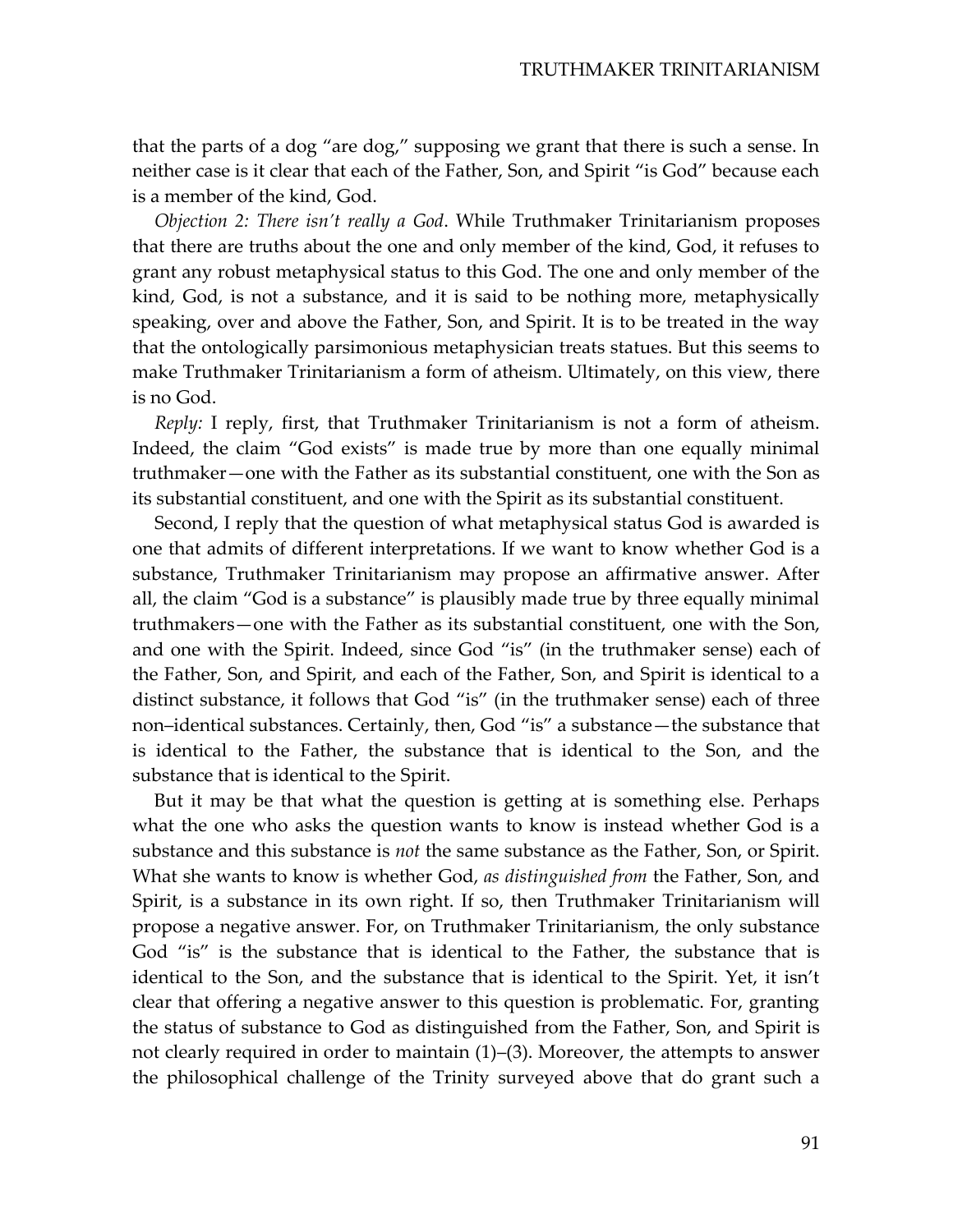status to God as distinguished from the Father, Son, and Spirit, arguably run into difficulties precisely because they do so. If one grants the status of substance to God as distinguished from the Father, Son, and Spirit, one is faced with a dilemma. One can either grant to the Father, Son, and Spirit the status of substance also, as Greek approaches do, or one can refuse this status to the Father, Son, and Spirit, as Latin approaches do. Going the former route one must wrestle with polytheism and denying full divinity to the Father, Son, and Spirit; going the latter route one must wrestle with modalism. By contrast, it is noteworthy that the Constitution Trinitarian refuses to grant God the status of a substance that is not the same as the substance of the Father, Son, or Spirit. For the Constitution Trinitarian, the only substance God "is" is the same substance as the Father, Son, and Spirit.<sup>18</sup> Truthmaker Trinitarianism agrees with this insight of Constitution Trinitarianism. God "is" a substance, since God "is" each of the Father, Son, and Spirit, and each of the Father, Son, and Spirit is a substance. But God is not a substance that is not the substance that is the Father, Son, or Spirit. We might state the point slightly differently using the title "the Trinity". There is a Trinity on Truthmaker Trinitarianism, but this Trinity is not a substance over-and-above the substances of the Father, Son, and Spirit. This Trinity is rather the unity of the Father, Son, and Spirit; it is not a single substance of its own.

Objection 3: Truthmaker Trinitarianism merely stipulates that there is only one member of the kind, God, and this is unfair. Truthmaker Trinitarianism says that each of the Father, Son, and Spirit "is God." But, the Father, Son, and Spirit are distinct substances. Why, then, does Truthmaker Trinitarianism not teach that there is more than one God? It seems that the only answer available to the Truthmaker Trinitarian is that this is simply how she has defined things. She has simply stipulated that each of the Father, Son, and Spirit "is God" only in that each serves as the substantial constituent of minimal truthmakers for claims about the only *member of the kind, God.* But, this seems unfair. She should not get to simply assume that there is only one member of the kind, God, for there to be truths about. She needs to explain how it could be that, despite their non-identity, the Father, Son, and Spirit make true claims about numerically the same God.

*Reply:* It is true that the Truthmaker Trinitarian's account of the consubstantiality of the Father, Son, and Spirit presumes that there is only one member of the kind, God, about whom there are truths. But this should not be taken to imply that the Truthmaker Trinitarian simply *assumes* that, despite their non-identity, each of the Father, Son, and Spirit can serve as the substantial

<sup>&</sup>lt;sup>18</sup> See (Rea 2009: 715) and (Rea 2011 section 6).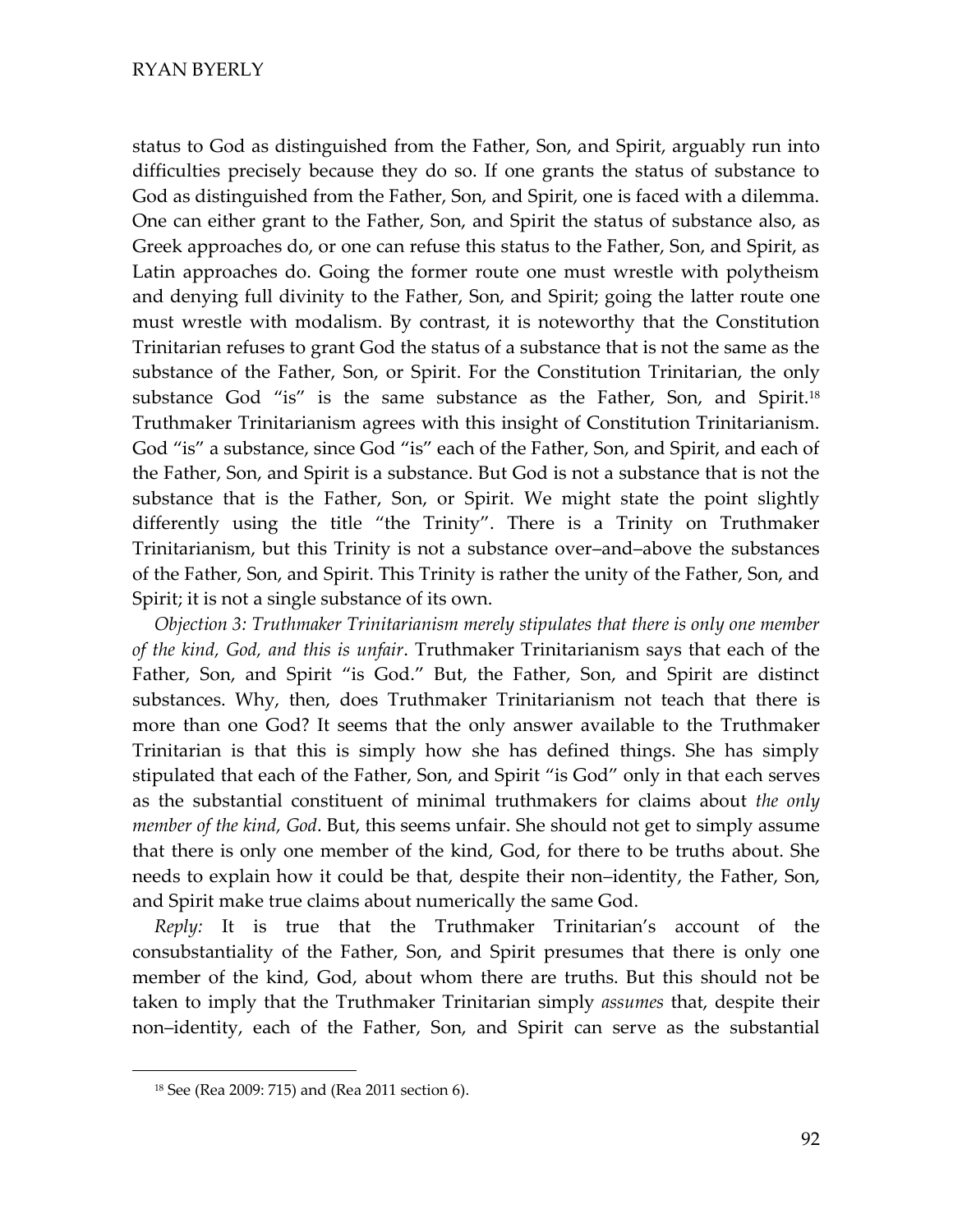constituents of minimal truthmakers for claims about numerically the same God. Rather, her proposal should be understood as follows. The Father, Son, and Spirit are consubstantial in that they stand in relations to one another that are sufficient for them to each serve as the substantial constituents of minimal truthmakers for claims about numerically the same God. Now, granted, I haven't yet offered a theory as to exactly in what these relations consist. But, I have employed an analogy in order to show that such relations can obtain between more mundane things in the world, and that when they do, they can secure claims parallel to  $(1)$ – (3). My proposal isn't that exactly such relations obtain between the Father, Son, and Spirit, but that relations much like these do. Indeed, to be slightly more specific, the Truthmaker Trinitarian will propose that, like the overlap in membership between the distinct sets of particles that make true claims about Athena, it is a certain kind of overlap between the divine Persons, though not an overlapping of sharing parts,<sup>19</sup> that enables them to serve as the substantial constituents of equally minimal truthmakers for claims about God. The overlap in the case of the Trinitarian Persons will likely consist instead in a certain kind of sharing of character and activity.<sup>20</sup>

By approaching things in this way, the Truthmaker Trinitarian is on roughly equal footing with advocates of Latin and Greek Trinitarianisms. The Latin Trinitarian explains consubstantiality in terms of some kind of metaphysical dependence. She doesn't explain exactly in what this metaphysical dependence consists. But, she employs an analogy in which a metaphysical dependence obtains between more mundane things where this metaphysical dependence is like that she proposes obtains between the Father, Son, Spirit and God and where it plausibly secures claims paralleling (1)–(3). The Greek Trinitarian explains consubstantiality in terms of parthood, but she doesn't explain the exact part-to-whole relation that she thinks obtains between the Father, Son, Spirit and God. Rather, she employs an analogy in which a part-to-whole relation obtains between more mundane things where this relation is *like* that she proposes obtains between the Father, Son, Spirit and God and where it plausibly secures claims paralleling  $(1)$ – $(3)$ . Likewise, the Truthmaker Trinitarian explains consubstantiality in terms of equally minimal truthmakers. She doesn't explain exactly what relations obtain between the Father, Son, and Spirit which enables them to serve as equally minimal truthmakers for claims about God, but she does offer an analogy in which distinct sets of particles are related in such a way as to serve as equally minimal truthmakers for claims

<sup>&</sup>lt;sup>19</sup> See (Tuggy 2013).

<sup>&</sup>lt;sup>20</sup> It is exactly this sort of overlap that Cross (2002) identifies as one of two central claims about the Trinity affirmed in common by both eastern and western traditions.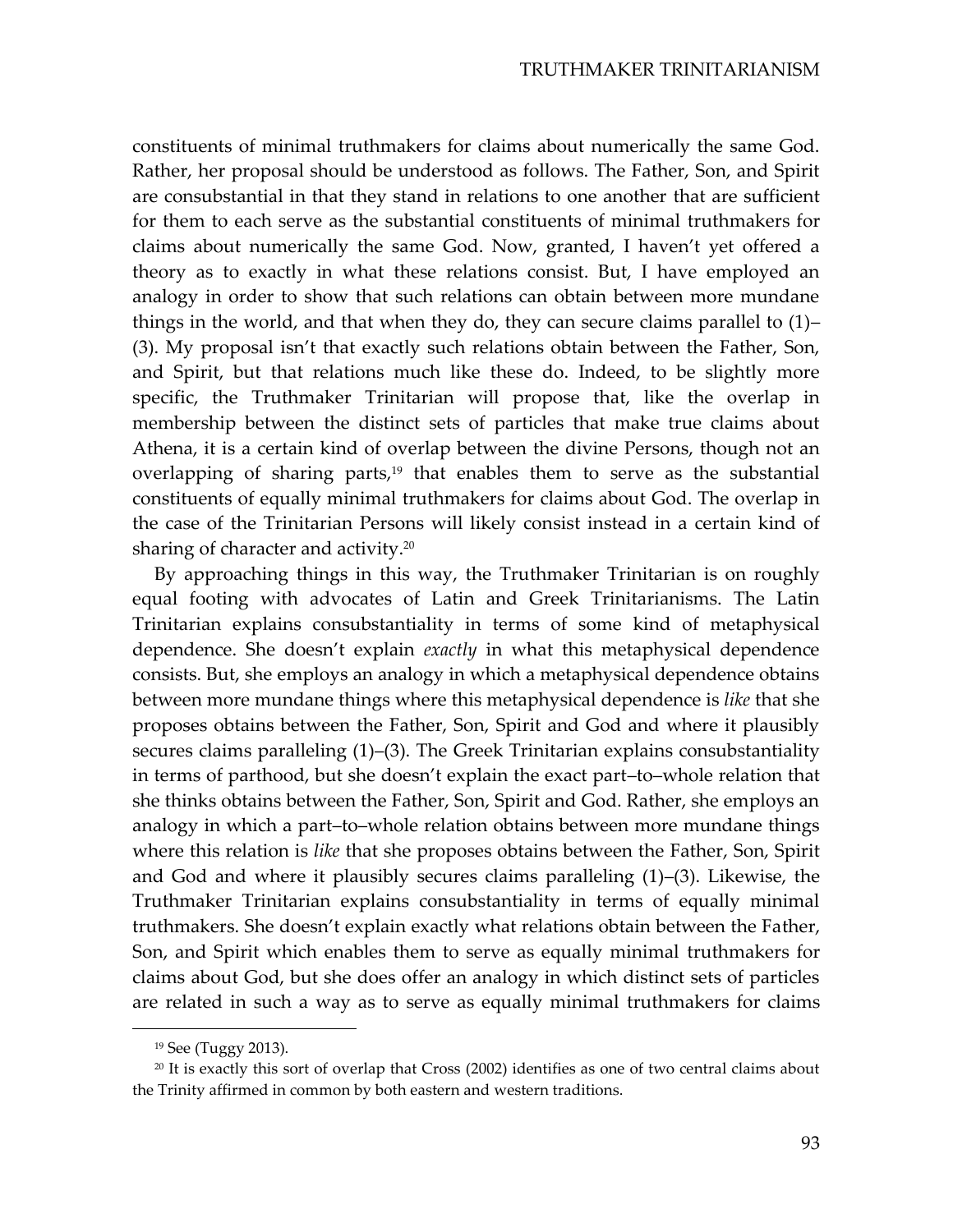about the only member of the statue kind in such a way that claims paralleling  $(1)$ – (3) are maintained, and she proposes that the relations between these entities are *like* those between the Father, Son, and Spirit. It is not clear, then, that this third objection poses any more unique threat to Truthmaker Trinitarianism than is posed by the first two objections. The advocate of Truthmaker Trinitarianism has followed just those steps of articulation and analogy followed by her rival Trinitarian theorizers, and so should not be accused of having made unfair assumptions in defense of her account. It is true of course that this leaves further work to be done—specifically, further work to be done regarding in exactly what respect the divine Persons overlap so as to enable them to serve in the relevant truth–making role with respect to claims about  $God.^{21}$  But the very framework of thinking of the divine Persons as serving in such a role and it thereby being true that each "is God" without this requiring that there are three Gods is a fecund starting point for this further Trinitarian theorizing.

### **4. Conclusion**

This paper has offered a novel answer to the philosophical challenge of the Trinity. The novel approach, which I call Truthmaker Trinitarianism, proposes that each of the Father, Son, and Spirit is the substantial constituent of equally minimal truthmakers for claims about the one God. I have argued that this approach allows one to defend the three claims that generate the philosophical problem of the Trinity without threatening to imply the same errors that Latin, Greek, and Constitution Trinitarianisms threaten to imply. Finally, I have pointed the way forward toward answering some of the most initially worrisome objections that might be raised against Truthmaker Trinitarianism. If the arguments of this paper are on the right track, then I submit that Truthmaker Trinitarianism be considered alongside Latin, Greek, and Constitution Trinitarianisms as a potential answer to the philosophical problem of the Trinity that is worthy of further future investigation.<sup>22</sup>

<sup>&</sup>lt;sup>21</sup> For my part, I think some of this further work may involve the nascent work of metatheology focused on just what it is to be God (cf. here Kvanvig MS). What is needed is an approach to thinking about what it is to be God such that the union of the divine Persons satisfies this conception. Kvanvig's own approach in terms of worship-worthiness and creation of all may in fact prove serviceable, if it is the substances of the Father, Son, and Spirit together that are most worthy of worship and together responsible for creation.

<sup>&</sup>lt;sup>22</sup> I am grateful to several anonymous referees for helpful comments on previous drafts of this paper.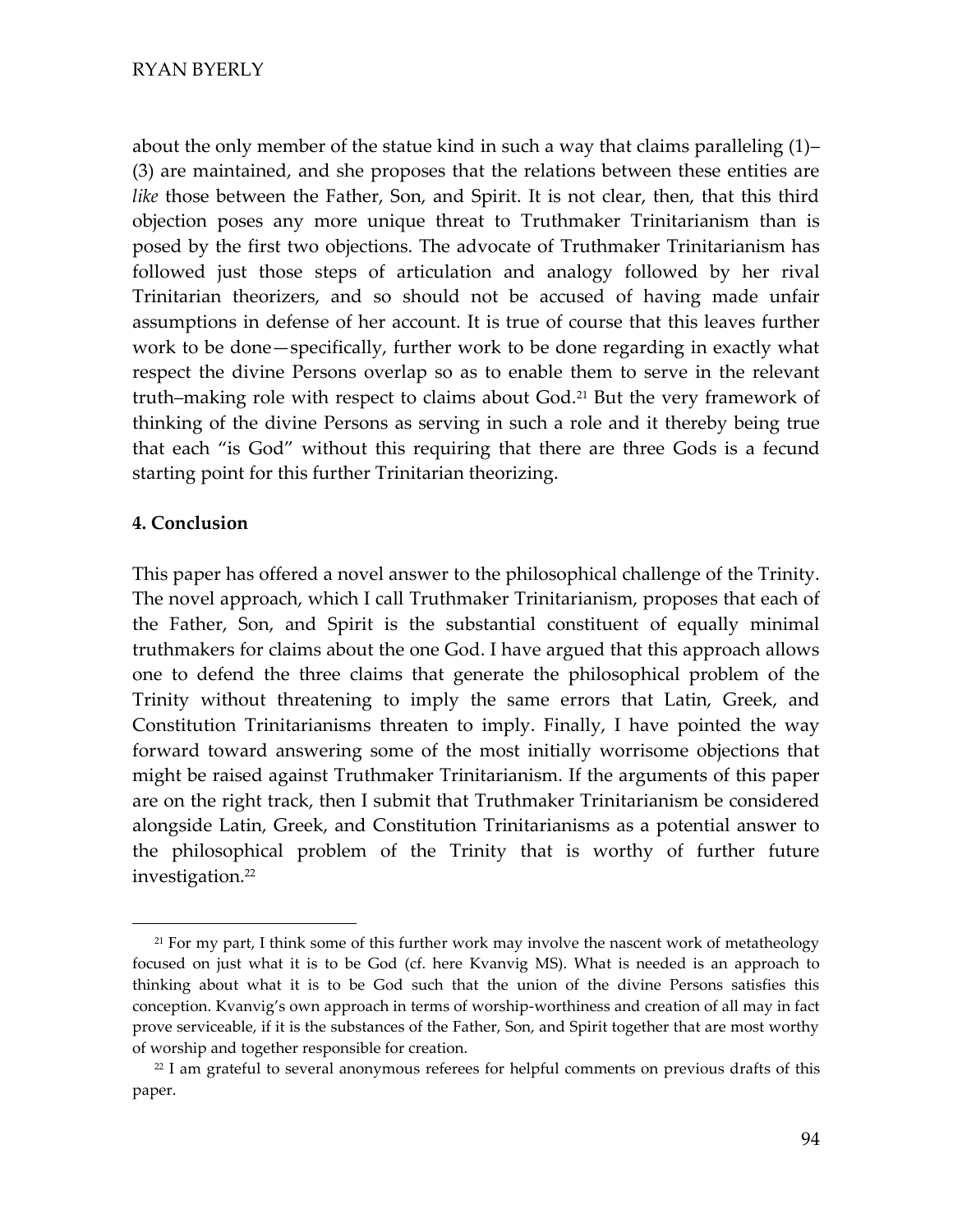## Bibliography

- Armstrong, David M. 2004. Truth and Truthmakers. Cambridge: Cambridge University Press. https://doi.org/10.1017/CBO9780511487552.
- Ayres, Lewis. 2004. Nicaea and its Legacy: An Approach to Fourth–Century Trinitarian Oxford Theology. **New** York: University Press. https://doi.org/10.1093/0198755066.001.0001.
- Barnes, Michel. 1995. "De Régnon Reconsidered." Augustinian Studies 26, 2: 51-79. https://doi.org/10.5840/augstudies199526213.
- Briggs, Rachel. 2012. "Truthmaking without Necessitation." Synthese 189, 1: 11–28. https://doi.org/10.1007/s11229-012-0093-z.
- Cain, J. 1989. "The Doctrine of the Trinity and the Logic of Relative Identity." Religious Studies 25: 141-52. https://doi.org/10.1017/S0034412500001761.
- Cameron, Ross. 2010. "How to Have a Radically Minimal Ontology." Philosophical Studies 151, 2: 249–64. https://doi.org/10.1007/s11098-009-9442-2.
- Christian Reformed Church. 1988. Ecumenical Creeds and Reformed Confessions. Grand Rapids, MI: CRC Publications.
- Craig, William L. "Trinity Monotheism Once More: A Response to Daniel Howard-Snyder." Philosophia Christi 8, 1: 101-13.
- Cross, Richard. 2002. "Two Models of the Trinity?" Heythrop Journal 43: 275 94. https://doi.org/10.1111/1468-2265.00195.
- Hasker, William. 2010. "Objections to Social Trinitarianism." Religious Studies 46, 4: 421–39. https://doi.org/10.1017/S0034412510000107.
- Hasker, William. 2012. "Dancers, Rugby Players, and Trinitarian Persons." Faith and Philosophy 29, 3: 325–33. https://doi.org/10.5840/faithphil201229332.
- Hasker, William. 2013. Metaphysics and the Tri–Personal God. Oxford University Press. https://doi.org/10.1093/acprof:oso/9780199681518.001.0001.
- Howard-Snyder, Daniel. 2003. "Trinity Monotheism." Philosophia Christi 5, 2: 375– 403. https://doi.org/10.5840/pc20035245.
- Kvanvig, Jonathan. MS. The Nature of God: An Essay in Metatheology.
- Leftow, Brian. 1999. "Anti Social Trinitarianism." In The Trinity: An Interdisciplinary Symposium on the Trinity, ed. S. T. Davis, D. Kendall and G. O'Collins, 203-49. New York: Oxford University Press.
- Leftow, Brian. 2004. "A Latin Trinity," Faith and Philosophy 21: 304-333. https://doi.org/10.5840/faithphil200421328.
- Leftow, Brian. 2007. "Modes without Modalism," pp. 357 375 in Persons: Human and Divine. Oxford: Oxford University Press.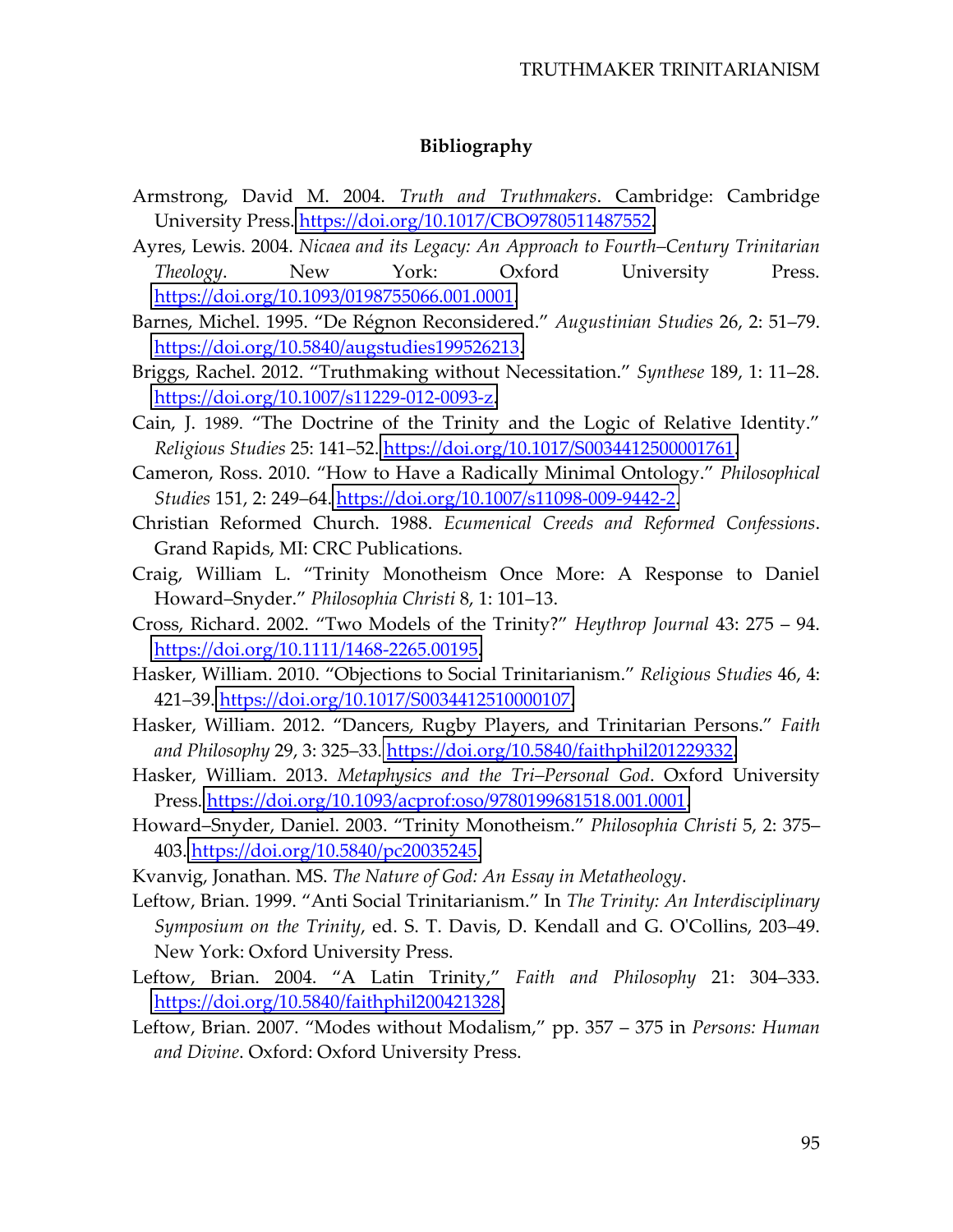- Makin, Mark. 2018. "God from God: The Essential Dependence Model of Eternal Generation." Religious Studies. https://doi.org/10.1017/S0034412518000197.
- Martinich, A. P. 1978. "Identity and Trinity." The Journal of Religion, 58: 169-181. https://doi.org/10.1086/486611.
- McCall, Thomas and Michael Rea, eds. 2009. Philosophical and Theological Essays on the Trinity. Oxford University Press. https://doi.org/10.1093/acprof:oso/9780199216215.001.0001.
- McGrath, Alister. 2007. Christian Theology: An Introduction, 4th edition. Malden, Massachusetts: Blackwell.
- McLaughlin, Brian and Karen Bennett. 2011. "Supervenience." In Stanford *Encyclopedia of Philosophy,* ed. Edward N. Zalta. Available online at http://plato.stanford.edu/entries/supervenience/#3.3
- Merricks, Trenton. 2006. "Split Brains and the Godhead," in Knowledge and Reality: Essays in Honor of Alvin Plantinga, ed. Thomas Crisp et al. Dordrecht: Kluwer.
- Moreland, James P. and William Lane Craig. 2003. Philosophical Foundations for a Christian Worldview. Downers Grove, IL: InterVarsity Press.
- Morris, Thomas V. 1989. Our Idea of God. Downers Grove, IL: InterVarsity Press.
- O'Conaill, Donnchadh and Tuomas E. Tahko. 2016. "Minimal Truthmakers." Pacific Philosophical Quarterly 97, 2: 228-244. https://doi.org/10.1111/papq.12064.
- Plantinga, Cornelius, Jr. 1989. "Social Trinity and Tritheism." In Trinity, Incarnation, and Atonement, ed. Feenstra and Plantinga, 21–47. Notre Dame, IN: University of Notre Dame Press.
- Pruss, Alexander. 2008. "On Two Problems of Divine Simplicity." In Oxford Studies *in Philosophy of Religion, volume 1, ed. Jonathan L. Kvanvig, 150–67. Oxford:* Oxford University Press.
- Rea, Michael. 2009. "The Trinity." In the Oxford Handbook of Philosophical Theology, ed. Thomas P. Flint and Michael Rea, 689–734. Oxford: Oxford University Press. https://doi.org/10.1093/oxfordhb/9780199289202.003.0019.
- Rea, Michael. 2011. "Hylomorphism and the Incarnation." In The Metaphysics of the Incarnation, ed. Anna Marmodoro and Jonah Hill, 134-52. Oxford: Oxford University Press. https://doi.org/10.1093/acprof:oso/9780199583164.003.0007.
- Rettler, Bradley. 2016. "The General Truthmaker View of Ontological Commitment." Philosophical **Studies**  $5:$ 173, 1405-1425. https://doi.org/10.1007/s11098-015-0526-x.
- Swinburne, Richard. 1994. The Christian God. New York: Oxford University Press. https://doi.org/10.1093/0198235127.001.0001.
- Tuggy, Dale. 2003. "The Unfinished Business of Trinitarian Theorizing." Religious Studies 39: 165-83.